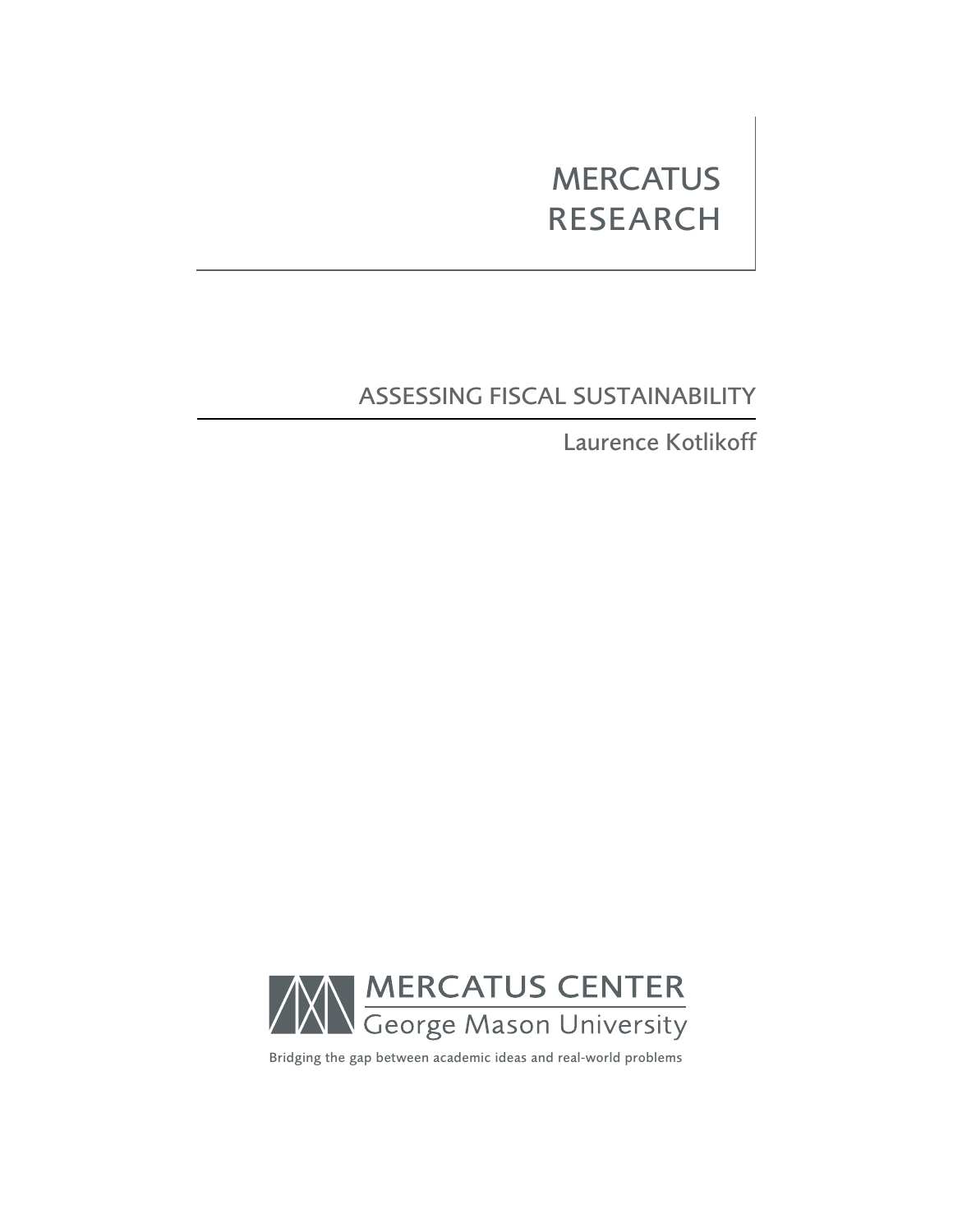# About the Mercatus Center at George Mason University

The Mercatus Center at George Mason University is the world's premier university source for market-oriented ideas—bridging the gap between academic ideas and real-world problems.

A university-based research center, Mercatus advances knowledge about how markets work to improve people's lives by training graduate students, conducting research, and applying economics to offer solutions to society's most pressing problems.

Our mission is to generate knowledge and understanding of the institutions that affect the freedom to prosper and to find sustainable solutions that overcome the barriers preventing individuals from living free, prosperous, and peaceful lives.

Founded in 1980, the Mercatus Center is located on George Mason University's Arlington campus.

<www.mercatus.org>

Copyright © 2013 by Laurence Kotlikoff and the Mercatus Center at George Mason University

Mercatus Center George Mason University 3351 Fairfax Drive, 4th floor Arlington, VA 22201-4433 (703) 993-4930 mercatus.org

Release date: December 12, 2013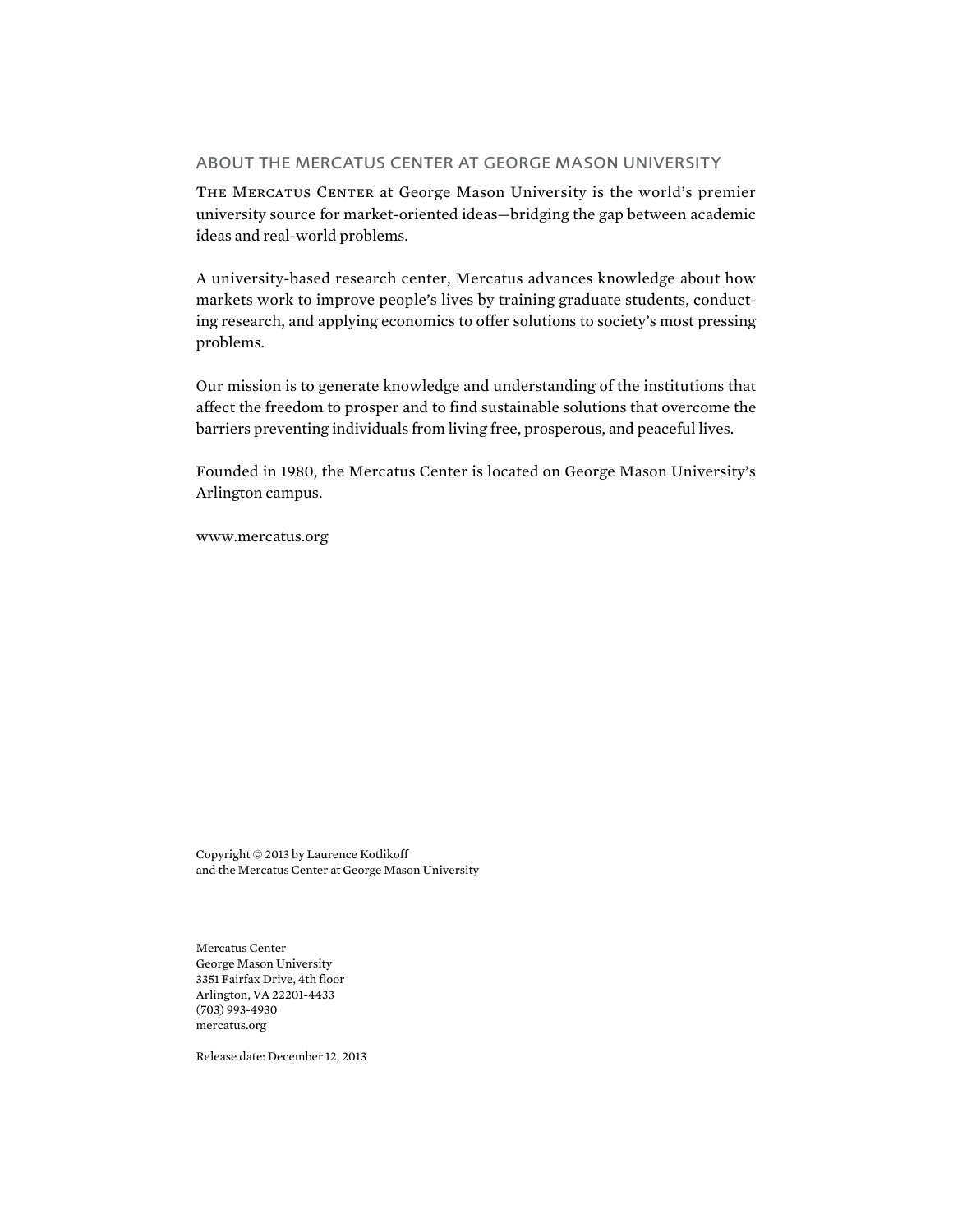### About the Author

LAURENCE KOTLIKOFF is a William Fairfield Warren Professor at Boston University, where he teaches economics; a Fellow of the American Academy of Arts & Sciences; a Fellow of the Econometric Society; a research associate of the National Bureau of Economic Research; and president of Economic Security Planning Inc., a company that specializes in financial planning software. An active columnist, Kotlikoff's columns and blog posts have appeared in the *Financial Times*, Bloomberg publications, *Forbes*, the *Economist*, and the *Huffington Post*. Kotlikoff received his BA in economics from the University of Pennsylvania and his PhD in economics from Harvard University. From 1977 through 1983 he served on the faculties of economics at the University of California, Los Angeles, and Yale University. In 1981–82 he was a senior economist with the President's Council of Economic Advisers. Kotlikoff is author or coauthor of 16 books and hundreds of articles in professional journals. His most recent books are *The Clash of Generations* (coauthored with Scott Burns), *The Economic Consequences of the Vickers Commission*, *Jimmy Stewart Is Dead*, *Spend 'Til the End* (coauthored with Scott Burns), *The Healthcare Fix*, *The Coming Generational Storm* (coauthored with Scott Burns), and *Generational Policy*. Kotlikoff's writing and research address financial reform, personal finance, taxes, Social Security, health care, deficits, generational accounting, pensions, saving, and insurance.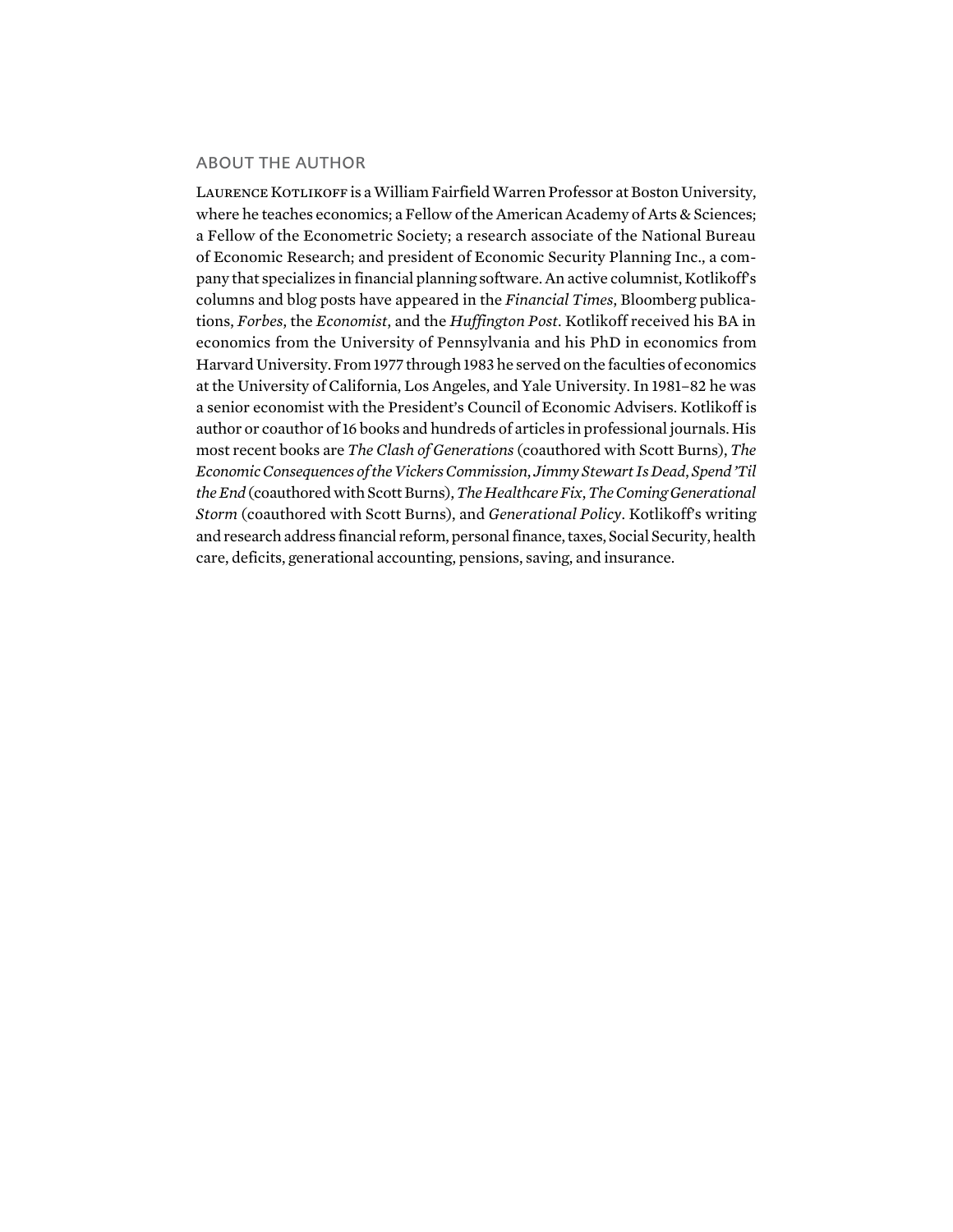# **ABSTRACT**

Every country faces an intertemporal budget constraint, which requires that its government's future expenditures, including servicing its outstanding official debt, be covered by its government's future receipts when measured in present value. The present value difference between a country's future expenditures and its future receipts is its *fiscal gap*. The US fiscal gap now stands at \$205 trillion. This is 10.3 percent of the estimated present value of all future US GDP. The United States needs to raise taxes, cut spending, or engage in a combination of these policies by an amount equal to 10.3 percent of annual GDP to close its fiscal gap. Closing the gap via raising taxes would require an immediate and permanent 57 percent increase in all federal taxes. Closing the gap via spending cuts (apart from servicing official debt) would require an immediate and permanent 37 percent reduction in spending. This grave picture of America's fiscal position effectively constitutes a declaration of bankruptcy.

*JEL* codes: H2, H5, H6

Keywords: fiscal gap, fiscal policy, generational equity, taxes, deficits, federal debt, Social Security, Medicare, Medicaid, generational accounting, deficit delusion, economic growth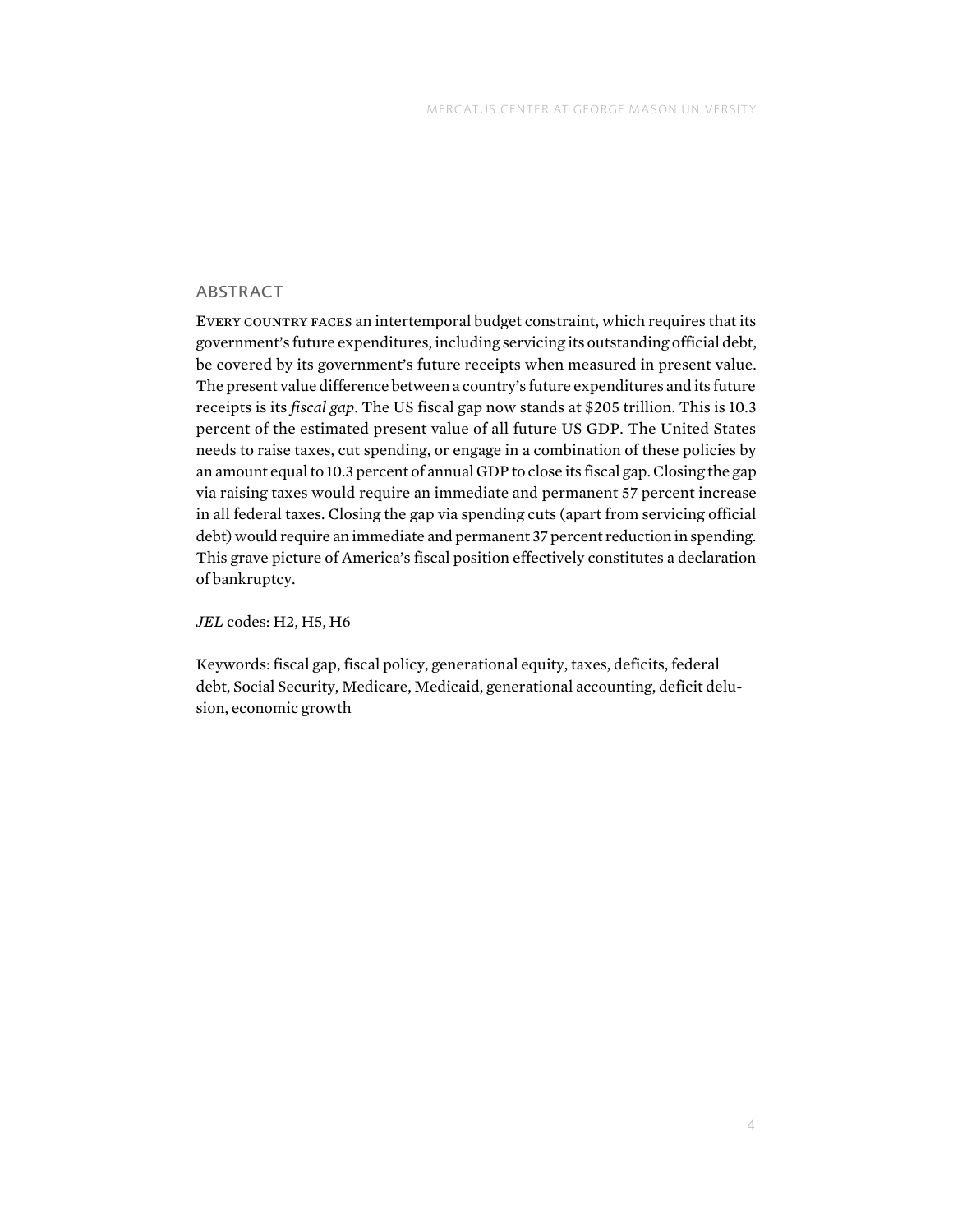#### **INTRODUCTION**

A country's fiscal sustainability matters. It matters to a country's growth path, to its future tax rates, to its saving behavior, to its net domestic investment, to its labor supply, to its inflation rate, to its employment, to its wages, to its returns on capital, to the integrity of its financial markets, to the viability of its political institutions—indeed, it matters to virtually any question one might pose about a country's economic future.

Fiscal sustainability also raises ethical questions. If a country is spending more than it can cover with its current and future taxes, will the unpaid bills be left for today's and tomorrow's children? More precisely, will current adults, particularly current retirees, escape the requisite fiscal adjustment because the adjustment starts when they are at the end of life or, indeed, after they have died?

In order to understand what a generationally fair means of achieving fiscal sustainability would be, we must first understand what overall adjustment is needed and how much more particular generations will pay if other generations pay less. Fiscal gap accounting tells us what overall adjustment is required, and generational accounting examines the impact that achieving fiscal sustainability has on particular generations.

Described in this manner, fiscal gap and generational accounting sound like the analysis of a zero-sum game in which changes in policy that benefit one generation must necessarily hurt another. That's not the case. There may be investments, for example, in education, research, infrastructure, technology, and communications, whose costs are more than offset by future revenues thanks to their positive impact on the economy. But fiscal gap and generational accounting provide frameworks for governments to soberly evaluate whether an investment that generation X is forced to make via the fiscal system will actually pay for itself through time or, instead, represent an added burden that current and future generations must bear.

An example is investment in clean energy financed by borrowing from current generations. If future generations are asked to repay this borrowing but the investment provides sufficient benefits in terms of abating climate change, that future generation may, on balance, end up better off.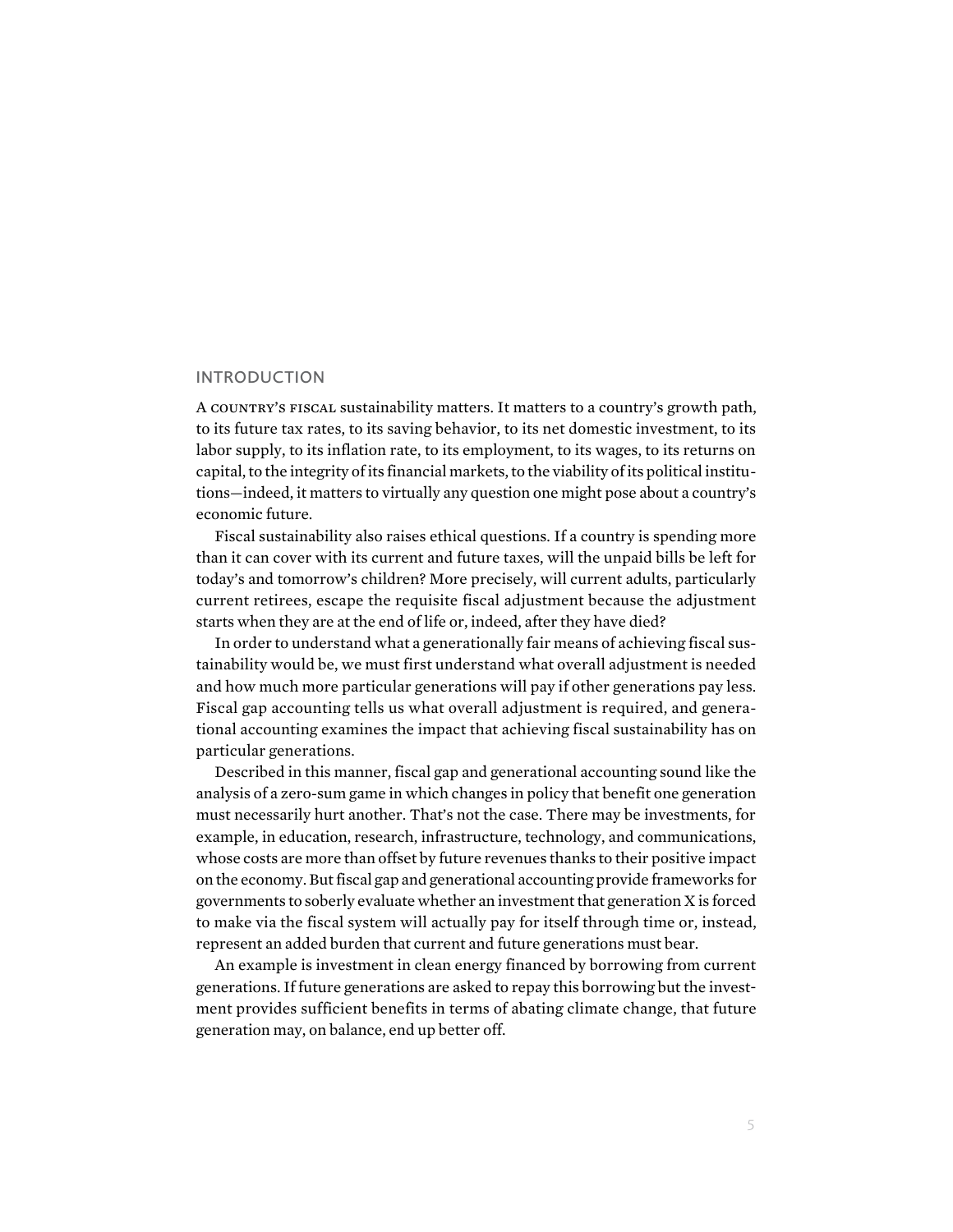### The Fiscal Gap

Every country faces what economists call an intertemporal (across time) budget constraint, which requires that its government's future expenditures, including the servicing of its outstanding official debt, be covered by its government's future receipts when measured in present value. The difference between the present value of a country's future expenditures and its future receipts is called its *fiscal gap*. 1

No household can continually spend more than it makes. At some point, those who are financing the excess of the household's expenditures over its receipts will declare "game over." The same is true of governments. Eventually they need to change their spending or their revenues or both in order to satisfy their intertemporal budget. The longer the delay in adjusting policy, the bigger and more painful the adjustment will be and the greater will be the burden on the young and future generations.

A country's fiscal gap measures the size of its intertemporal budget imbalance based on its current and intended future course of fiscal policy. Countries whose prevailing policies produce fiscal gaps are running policies that are unsustainable. And the size of the country's fiscal gap indicates the degree to which taxes need to be raised, spending needs to be cut, or a combination of tax hikes and spending cuts needs to be imposed, either immediately or over time, to achieve a sustainable policy.<sup>2</sup>

Using the United States as an example, this article discusses fiscal sustainability and the economic fallout from not running a sustainable fiscal policy. The US fiscal gap now stands at an estimated \$205 trillion.3 This is 10.3 percent of the estimated present value of all future US GDP. Stated differently, the United States needs to either raise taxes or cut spending or engage in a combination of these policies by an amount equal to 10.3 percent of annual GDP to close its fiscal gap. Doing so via taxes would require an immediate and permanent 57 percent increase in all federal

<sup>1.</sup> The present value of the servicing of official debt equals the current market value of official debt net of financial assets. The federal government does possess significant assets. However, those assets that can easily be sold amount to only a tiny fraction of the fiscal gap. Political considerations are unlikely to result in significant sales of other assets such as mineral rights and national parks.

<sup>2.</sup> There are some economists who believe the government has no need to pay for what it spends. Some believe the government can spend more and that the increased spending will so stimulate the economy as to pay for itself. Others believe the government can cut taxes and pay for the tax cuts via induced growth. Yet others think the government can print as much money as it wishes to pay for what it spends. Would that these beliefs in economic magic were true. We would never see governments default on their debts or run hyperinflations. But economic history is replete with examples of countries that ran into trouble by pretending their governments had magic wands that could make their fiscal gap disappear.

<sup>3.</sup> Apportioning the fiscal gap to particular policies, such as Social Security or Medicare or defense, is a hopeless task. A dollar is a dollar, and there is no economic basis for allocating particular taxes to this or that expenditure. For example, the Social Security FICA tax could just as well be described as funding future defense spending as funding future Social Security benefits. State and local governments also have fiscal gaps measured as present value. They are not included in the federal \$205 trillion, but my estimate is that they exceed \$30 trillion in total.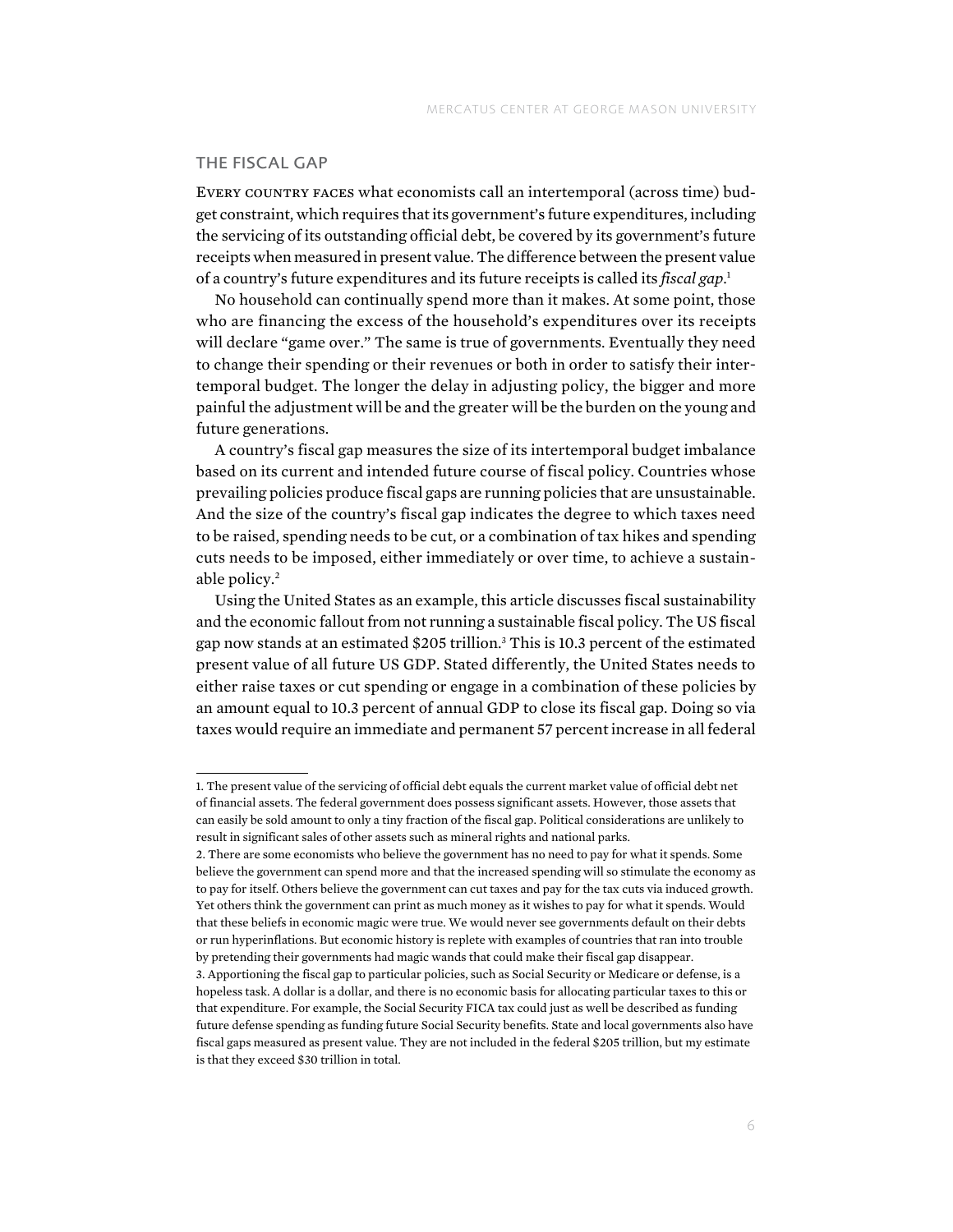taxes.4 Doing so via spending cuts (apart from servicing official debt) would require an immediate and permanent 37 percent reduction in spending.

This startling and grave picture of America's fiscal position could effectively constitute a declaration of bankruptcy. But no one on Pennsylvania Avenue or on Wall Street would openly declare the United States to be broke. The question is, Why not?

# Official Debt vs. the Fiscal Gap

The answer is that the media, Wall Street, the politicians, the general public, and indeed, most economists are looking almost exclusively at the wrong measure of fiscal sustainability, namely the \$12 trillion in official debt held by the public. This figure is substantial on its own, but it's not even three-quarters of our \$17 trillion GDP. Compared, say, with Greece, which has a debt-to-GDP ratio of 1.7, the US official debt appears to be a problem but not a grave concern. The reality, though, is that the US official debt is just 6 percent of our government's true credit card bill—its fiscal gap.

#### WHAT MAKES THE US OFFICIAL DEBT "OFFICIAL"?

THE OFFICIAL DEBT only includes what's recorded as official liabilities. But, as shown in my paper with Jerry Green, there is no economic basis—nothing in neoclassical economic theory, that is, in the mathematics of economic models—that tells us what should be recorded as official borrowing and put on the books and what should not be recorded as official borrowing and be left off the books.<sup>5</sup>

Take our contributions to Social Security. The government calls them "FICA taxes" and promises us future "transfer payments" in exchange, which it references as "Social Security benefits." But the government could just as well call our contributions "borrowing" and call our future benefits "return of principal plus interest" on this borrowing.<sup>6</sup>

Had the government used this alternative set of words to classify Social Security receipts and outlays, the official debt today would be \$25 trillion larger than currently reported. This is the Social Security system's unfunded liability presented in

4. If the tax hikes eroded the various federal tax bases, marginal and average tax rates would have to rise even further, potentially leaving the United States with the highest tax rates of any developed country. 5. Jerry Green and Laurence Kotlikoff, "On the General Relativity of Fiscal Language," in *Key Issues in Public Finance: A Conference in Memory of David Bradford*, ed. Alan J. Auerbach and Daniel Shaviro (Cambridge, MA: Harvard University Press, 2009).

<sup>6.</sup> If the benefits exceed (or fall short of) principal plus interest, the difference can be labeled a Social Security bonus (or tax).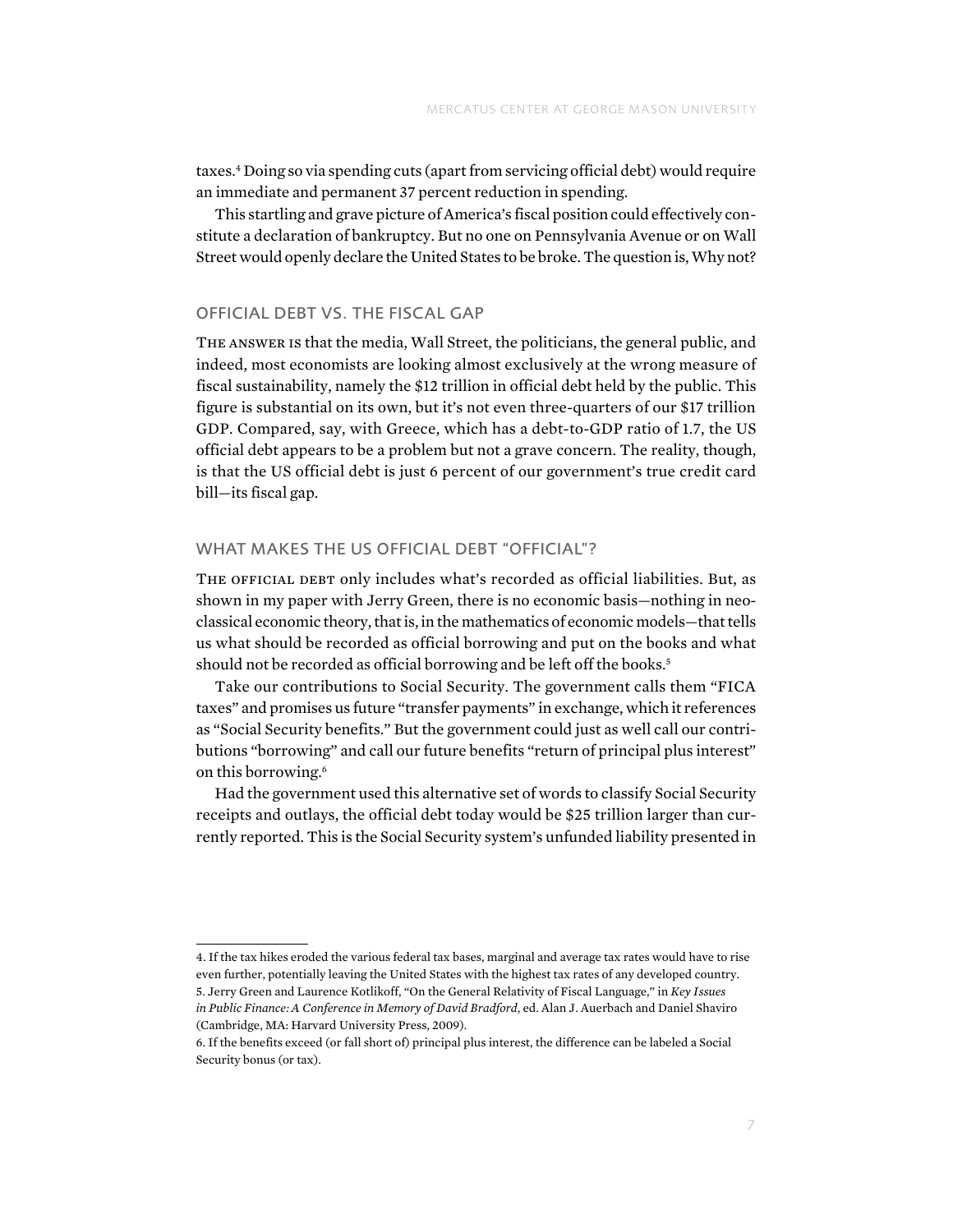table IV.B6 of the 2013 Social Security Trustees Report.7 Adding \$23 trillion to \$12 trillion and properly accounting for the \$2.6 trillion of Social Security trust fund assets<sup>8</sup> would put our official debt at over \$37 trillion or more than twice GDP higher than Greece's debt-to-GDP ratio!<sup>9</sup>

So why not call the US official debt \$37 trillion rather than \$12 trillion? Ours is a free country. Each of us is free to use his or her own internally consistent labeling convention in describing past and, for that matter, current and future, projected government receipts and payments. But if we can all come up with our own measure of official debt, which one should we use?

The answer is there is no answer. We can construct an infinite number of different official debt numbers and none will be any better than the others in describing our fiscal policy. The reason is simple: The official debt doesn't measure anything economic. It's purely a linguistic construct. The same holds for other conventional fiscal indicators, including the deficit (the annual change in the debt), aggregate taxes, aggregate transfer payments, disposable income, private savings, personal savings, private wealth, and government wealth.

Since these fiscal measures occupy roughly 40 percent of national income accounting—a topic routinely taught in introductory economics courses in college—the economics profession has spent decades teaching people linguistics, not economics.

### The Emperor's New Clothes

For those accustomed to discussing US fiscal policy with reference to the debt and deficit, this observation that the debt and deficit have no clothes will come as a shock. Many people, broadly speaking, have themselves convinced that something is real when it's not.

Some claim that official liabilities are backed by the full faith and credit of the US government, which is why they are official and that calling something like a claim to future Medicare benefits an official debt does not convey upon it the same certainty of receipt as does designating a government bond an official government IOU.

Unfortunately, the likelihood of the government making a particular payment, in cash or in kind, or collecting a certain receipt does not constitute grounds for

<sup>7.</sup> Social Security Administration, *The 2013 Annual Report of the Board of Trustees of the Federal Old-Age and Survivors Insurance and Federal Disability Trust Funds,* Washington, DC, May 31, 2013, [http://www](http://www.ssa.gov/oact/tr/2013/)  [.ssa.gov/oact/tr/2013/.](http://www.ssa.gov/oact/tr/2013/)

<sup>8.</sup> With this accounting, the Treasury bonds held in the Social Security trust fund are indeed an asset to the Social Security system, but they would also be recorded as additional government debt held by the public. 9. Historically, the government could have set up private pension accounts for workers, required them to deposit their FICA contributions to these accounts, and then borrowed these funds from the pension fund managers. The pension funds would have collected principal plus interest and used it to pay benefits. If the benefits didn't equal exactly what Social Security pays, the government could have provided the difference and called it an old age benefit.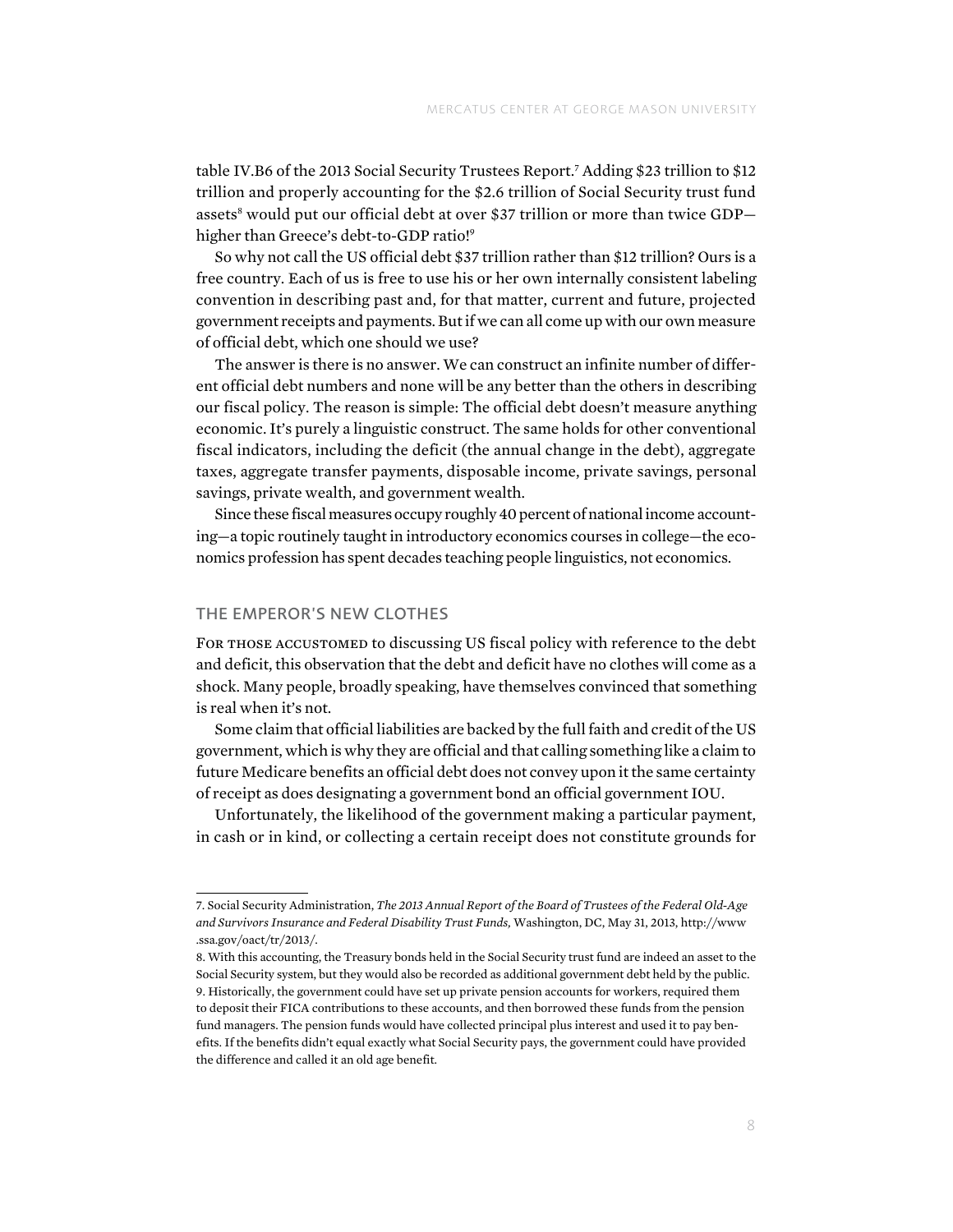pinning down the labeling of that payment or receipt. Language is very flexible and uncertain future amounts can always be redefined to be the sum of certain amounts plus additional amounts that are uncertain. And the amounts that are defined to be certain can be labeled as official debt repayments.10

In point of fact, the repayment of official debt is highly uncertain if we are talking about economic repayment, that is, repayment in real terms, which is the only repayment worth discussing. Take a 30-year Treasury bond. Its real value can easily be wiped out by inflation. Indeed, in the 1970s, as described in the *1982 Economic Report of the President,* the United States reneged on one-half of a trillion dollars of its official debt by running high inflation. $<sup>11</sup>$ </sup>

In contrast to the highly risky payment, in real terms, of principal and interest on what's labeled official debt, the payment in real terms of Social Security and Medicare benefits seems much more certain. Social Security benefits are formally indexed to inflation, and Medicare benefits are implicitly indexed to health care costs. Furthermore, these benefits enjoy the backing of over 50 million members of AARP, which is arguably the most powerful lobby in Washington.

There are many other liabilities of the government whose real payments are much more certain than those backed by Uncle Sam's formal pledge to convey pieces of paper of unknown purchasing power, that is, green-and-yellow–colored Treasury checks, in the future. Take staffing our military at a minimal level. That expenditure on defense is a real commitment because one can't hire soldiers for nothing. Or consider the commitment to maintain our interstate highway system. The need to pour asphalt is a real one to which Uncle Sam makes no formal commitment because there is no need to reify economic necessity with words. Indeed, the purely verbal "full faith and credit" nominal repayment commitment extended to government bond repayment could and should be read as a form of false advertising—a means to gin up government bond purchases by those who suffer from money illusion and can't distinguish nominal from real magnitudes.<sup>12</sup>

# ECONOMICS' LABELING PROBLEM-THE GENERAL RELATIVITY OF Fiscal Language

At its core, economics' labeling problem is similar to physics' labeling problem. Einstein taught us that the mathematics of physics does not provide unique measures of time and distance. Rather there are an infinite number of such measures

<sup>10.</sup> Suppose, for example, that the government takes \$1,000 today from person X and returns either \$1,500 or \$500 a year from now. Suppose the interest rate is 10 percent. We can describe this policy as the government borrowing \$1,000 today and the government making either a transfer payment of \$400 or levying a tax of \$600 a year from now. Alternatively, we can label this policy as the government taxing person X \$1,000 today and making a transfer payment to person X next year of either \$1,500 or \$500. 11. *Economic Report of the President, February 1982* (Washington, DC: Government Printing Office, 1982). 12. This discussion references nominal bonds, not TIPS (Treasury Inflation-Protected Securities).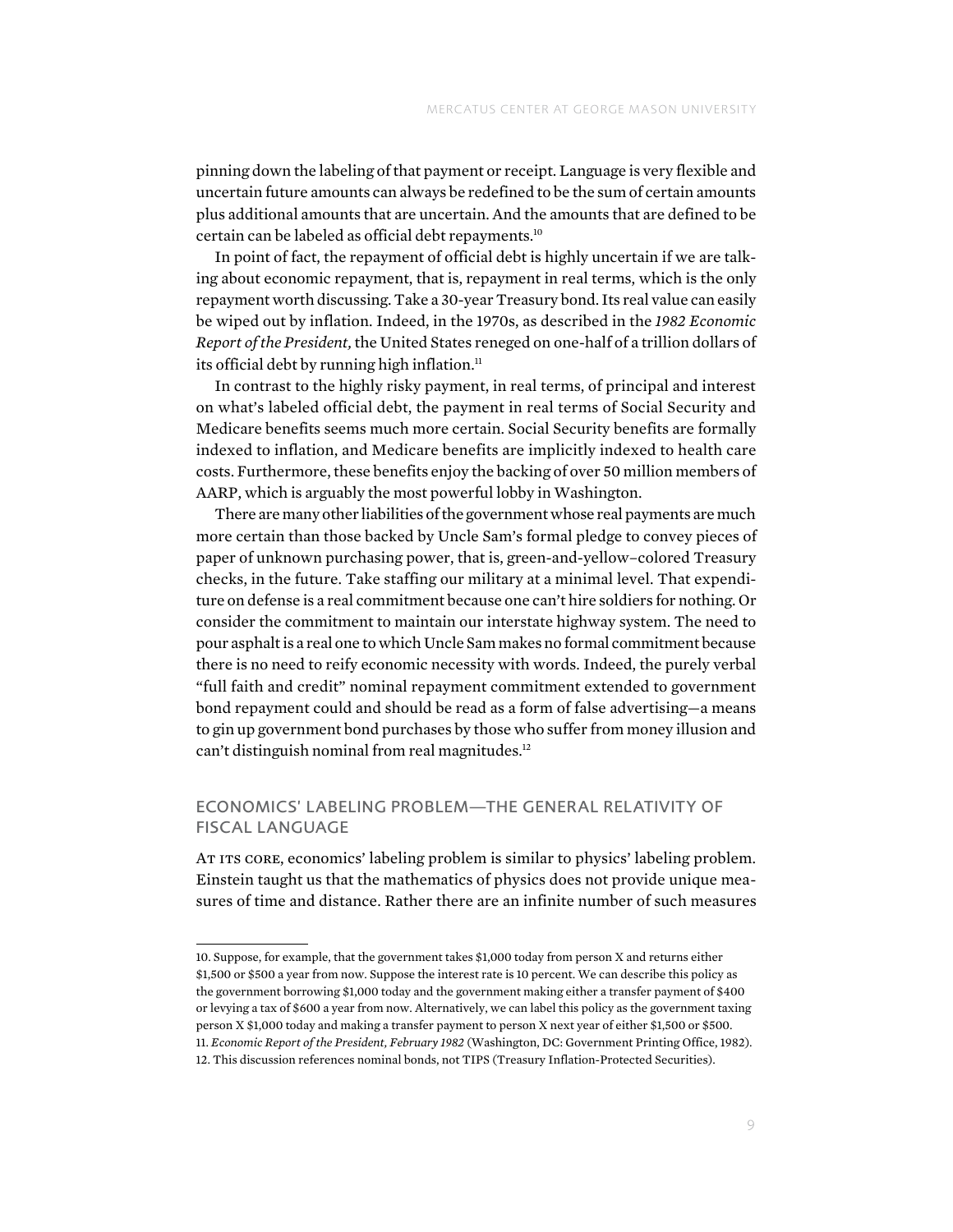or descriptions, depending on one's frame of reference, namely one's direction and speed through space. These frames of reference can be viewed as languages just as a fiscal-labeling convention can be viewed as a language.

Both the math of physics and the math of economics are about real things. But the equations of these sciences don't tell us what labels to attach to their variables. Nor do they tell us what language to use to discuss their properties and implications. In economics, the freedom to label—in an internally consistent manner—the fiscal variables of any and all rational models (by which I mean models in which agents aren't fooled by language) is absolute. And it permits one to say that model X, which can be any rational model, generates time path Y of government deficits or surpluses, where Y can be any path one wants to announce.

Notwithstanding the words one uses to discuss model X and the associated path Y of deficits or surpluses, what the model's actual fiscal policy is doing to the model's economy, including the course of all its real variables, doesn't change. Thus, a *take as you go* fiscal policy, which, over time, takes ever larger amounts of resources from successive young generations and transfers them to the contemporaneous old and drives the economy to a certain doom can be described in a zillion different ways, including entailing a balanced budget.

To understand this position, suppose the only policy in place is called Social Security and that each year the government raises Social Security's payroll tax rate and hands all the payroll taxes collected in that year to the contemporaneous elderly, on a per capita basis, as benefits. Each year's taxes equal each year's transfer payments and the annual deficit is, therefore, zero. This "balanced budget," "fiscally conservative," "prudent" policy will eventually—given the current state of the actual Social Security program—produce a tax rate so high that no one will work. And, in the meantime, since the young will be handing over ever larger shares of their earnings for immediate consumption by the elderly—resources they would otherwise have saved and invested in real capital—this policy will gradually eliminate the economy's capital stock as well as its labor supply.

If one defines fiscal sustainability as running a policy that doesn't kill the economy or as one that delivers at least a minimal living standard to future generations, this policy is clearly unsustainable. But you would never know it by considering the government's deficit, which is always zero. However, with a different set of words, this policy would produce continual deficits and a debt-to-GDP ratio that explodes.

There is nothing, by the way, that prevents a government from changing its labeling conventions through time. Chile, in the early 1980s, chose to relabel its social security system "privatization." This involved having Chilean workers hand monies to private pension funds that they would otherwise have given the government in payroll taxes. The pension funds then lent the money to the government, which needed the funds to pay older social security beneficiaries. Voila, erstwhile "taxes" were instantly being called "borrowing."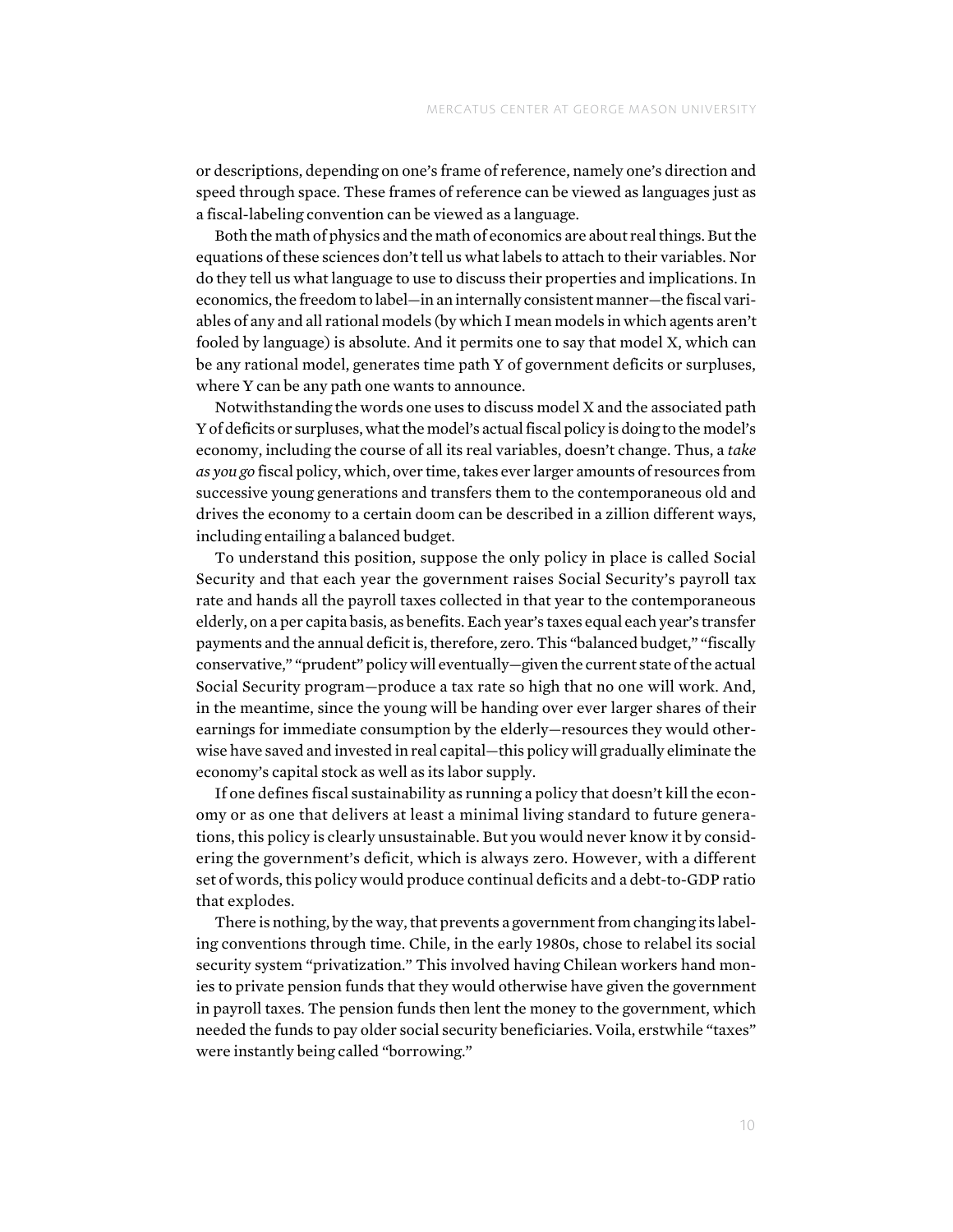A number of other countries, including Hungary, Russia, Kazakhstan, and Argentina, followed Chile's lead and privatized their social security retirement programs. While these "reforms," like the Chilean "reform," did entail some real as opposed to exclusively linguistic changes, they were primarily labeling reforms.13 In recent years, Hungary, Russia, and Argentina have un-privatized their social security systems, either fully or partially, in yet another primarily linguistic policy "reform" in order to raise "taxes."

# THE FISCAL GAP AND GENERATIONAL ACCOUNTING—LANGUAGE-Invariant Measures of Fiscal Sustainability

Assessing fiscal sustainability necessitates using measures that are language invariant. The fiscal gap has this property. No matter what internally consistent labeling convention one uses, the fiscal gap will remain the same. The infinitehorizon fiscal gap is language invariant for a simple reason. It puts everything on the books.

The sole requirement for a language-invariant assessment is that all government expenditures and receipts, through the infinite horizon, be calculated as present value in forming the fiscal gap. Considering expenditures and receipts out to the infinite horizon is critical. Any finite-horizon fiscal gap will produce another labeldependent fiscal indicator.

The 75-year US fiscal gap is only 40 percent of the true \$205 trillion fiscal gap. With different labels than those used by Uncle Sam, the 75-year fiscal gap could be smaller or larger than the true fiscal gap.

Generational accounting also produces language-invariant measures of fiscal sustainability. It shows three things: (1) how much future generations will need to pay in taxes net of transfer payments received if they are left, on their own, to cover the fiscal gap; (2) how lifetime net tax rates differ across generations; and (3) how changes in policy change the remaining lifetime net taxes facing different living generations.

The "balanced budget" policy just described would produce no fiscal gap since taxes equal spending year by year. But under that policy, successive generations face higher lifetime net tax rates defined as the present value at the time of their birth of taxes net of transfer payments received in each future year, all divided by the present value of lifetime pre-tax labor earnings. In other words, the lifetime net tax rate shows what share of their lifetime resources members of a given generation will, on average and on net, hand over to the government over their lifetimes.

<sup>13.</sup> Arguing, as some do, that the Chilean reform permitted workers to earn higher returns on their savings fails to adjust for the risk of investing in equities and other higher-return assets. The fact that privatization of social security puts workers into the stock market does not imply that the "policy" represents anything other than a relabeling of existing policy.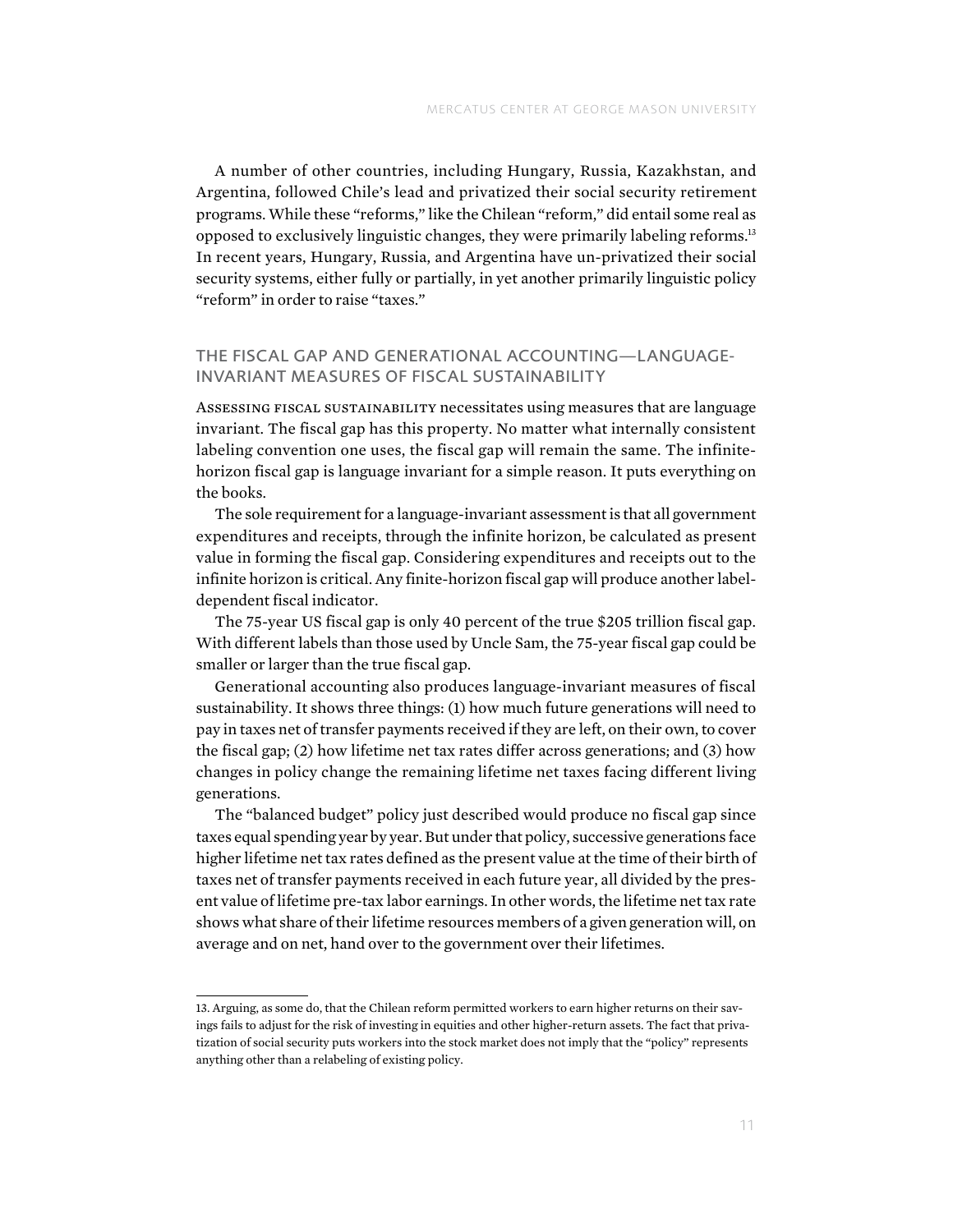# How Did the US Fiscal Gap Get So Big?

THE FEDERAL GOVERNMENT has spent the last six decades producing its fiscal gap. Every administration has taken money from young workers, called that money "taxes," handed much of it over to older generations in the form of Social Security and Medicare and Medicaid benefits, and then placated the young workers by promising them even larger benefits when they retired. These promises were kept off the books because of the use of the word "taxes." To repeat, had the government labeled the taking from the young as "borrowing," much more of the fiscal gap would now be showing up in the form of official debt. But the fact that only \$1 in \$20 has been so classified is testimony to the ability of politicians to keep their promises off the books.

In contrast to the measurement of the official debt, which is a matter of linguistics and has no real basis in economics, the fiscal gap is invariant to labeling conventions. It doesn't matter what is put on the books and what is kept off the books for one very simple reason. The fiscal gap adds together both off-the-books and on-the-books liabilities, that is, it leaves neither out and treats both symmetrically. It also includes all on-the-books and off-the-books assets, most of which consist of projected tax receipts in the future.

Unfortunately, the CBO didn't begin providing reliable long-term fiscal projections until 2003, so establishing the fiscal gap before then is not feasible. But figure 1 shows the fiscal gap from 2003 through 2013. It records a huge increase from \$60 trillion in 2003 to over \$175 trillion at the end of President George W. Bush's term by 2008. The growth in the fiscal gap reflects the Bush administration's major tax cuts, the sharply larger spending on defense and entitlement programs, and the failure to cover even interest on the fiscal gap.

But in President Obama's first term, the gap also rose dramatically, as indicated in figure 1. This increase reflects the fiscal impact of the Great Recession; the ever closer retirement of the baby boomers; the failure to reform Social Security, Medicare, or Medicaid; the introduction of the Affordable Care Act's health exchanges; and the heavy cost of our two wars in Iraq and Afghanistan. The 2013 tax hikes and budgetary sequestration represent significant policy changes. They shaved \$17 trillion, in present value, off the fiscal gap, which is not an everyday event. But it's still a drop in the bucket relative to what's needed to eliminate the \$205 trillion fiscal gap.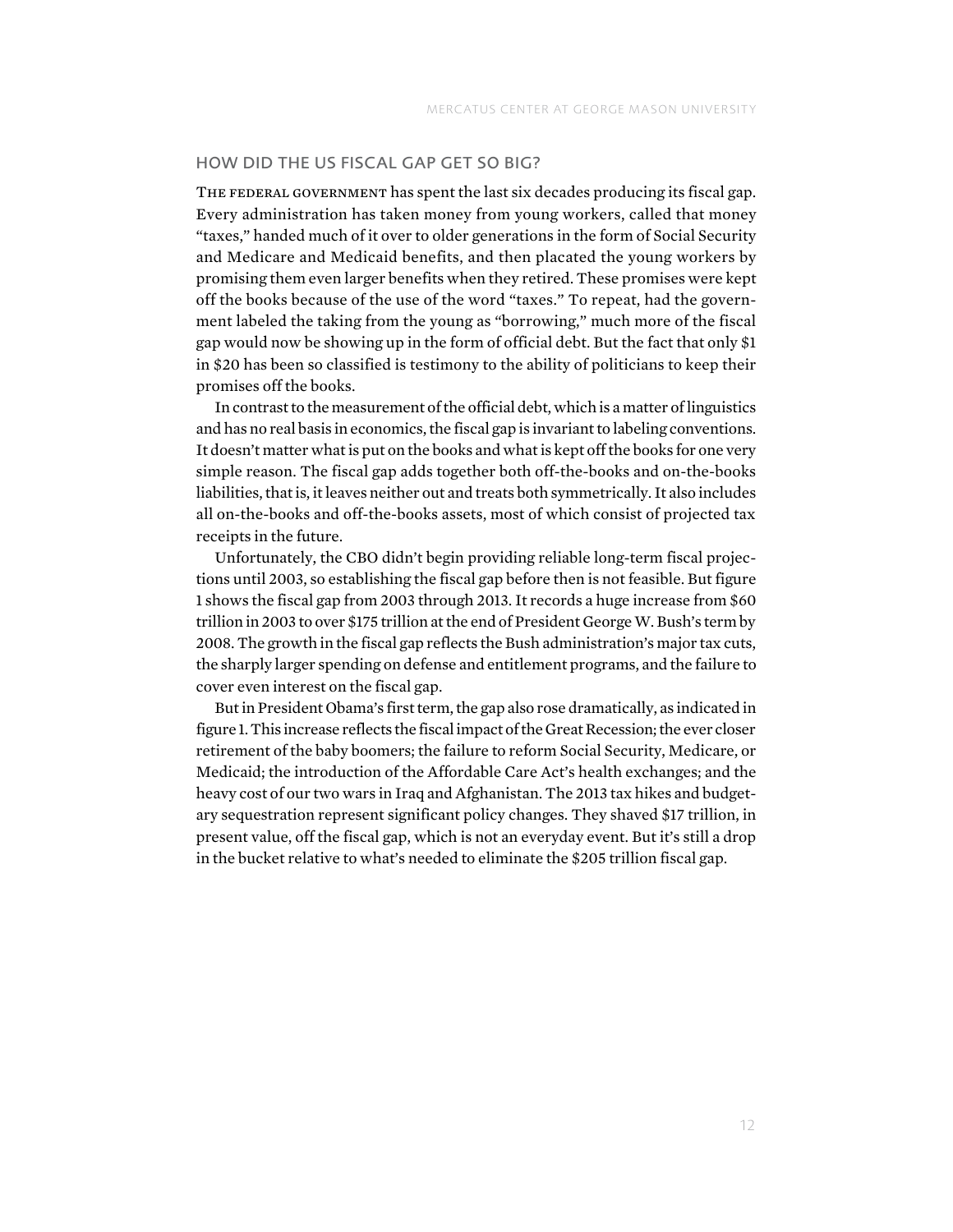

Figure 1. US Fiscal Gap in Trillions of Dollars, 2003–2013

\* *Missing bars reflect the unavailability of the Congressional Budget Office's fiscal projections for those years. Source: Author's calculations.*

#### Table 1. Fiscal Gap as Percentage of the Present Value of GDP

| . . <i>.</i><br>---------<br>--- |                                |  |  |  |
|----------------------------------|--------------------------------|--|--|--|
| Country                          | Fiscal gap (percentage of GDP) |  |  |  |
| <b>United States</b>             | 10                             |  |  |  |
| Greece*                          | 10                             |  |  |  |
| Belgium                          | 10                             |  |  |  |
| Japan*                           | 10                             |  |  |  |
| Finland                          | 7                              |  |  |  |
| Germany                          | 5                              |  |  |  |
| Italy*                           | 5                              |  |  |  |

\* *Approximate measure.*

*Note: The US fiscal gap is very large compared to that of other developed countries. Many countries, such as Italy and Greece, have relatively large official debts but have smaller implicit debts due to pension reforms and cost controls on government spending for health care.*

*Source: Author's calculations and assessments.*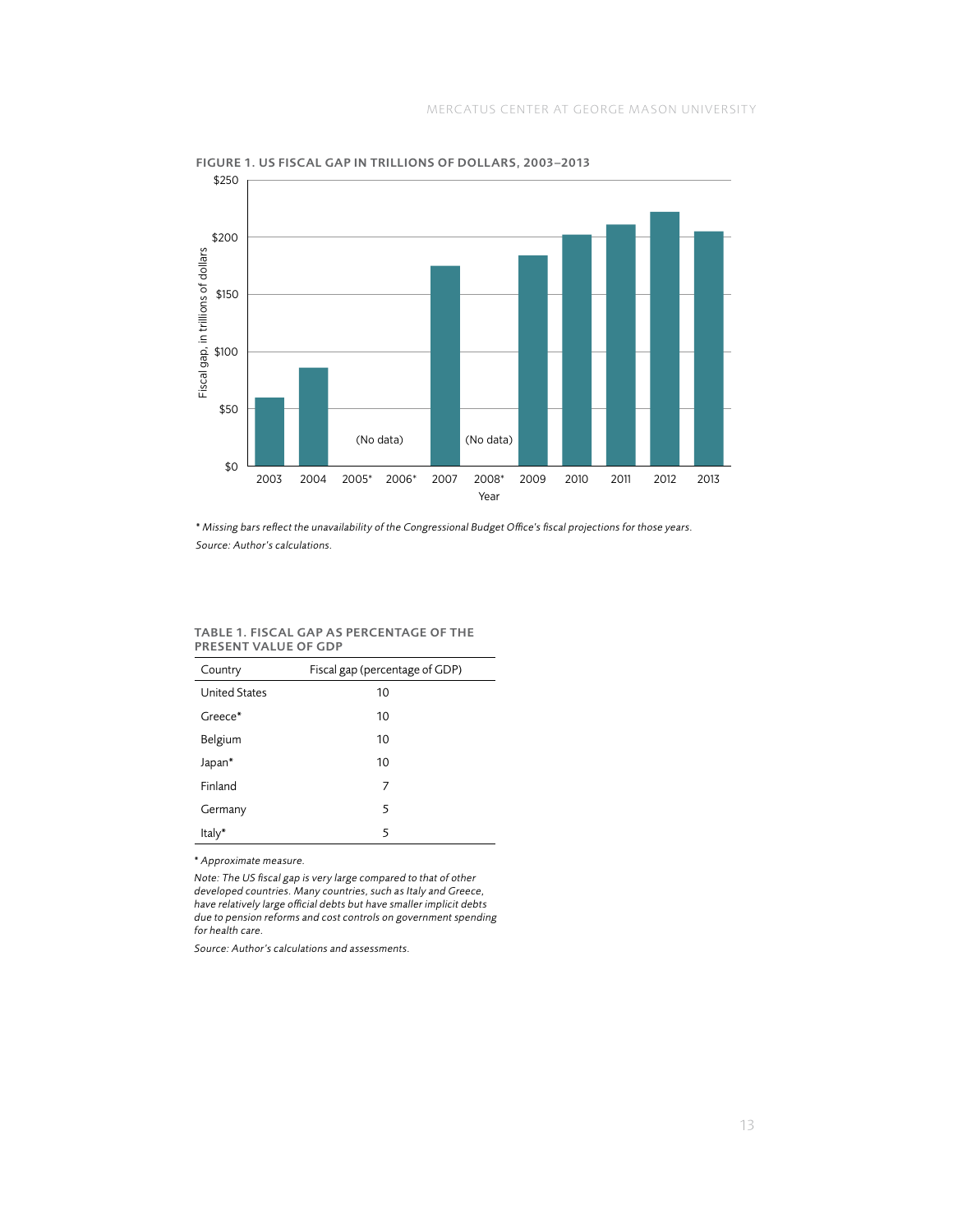# Closing America's Fiscal Gap

Coming up with the 10.3 percent of GDP, year in and year out, that is needed to smoothly close the fiscal gap is a tall fiscal order. To do so via spending cuts alone requires an immediate and permanent 37 percent cut in all noninterest spending. To do so via tax hikes alone requires an immediate and permanent 57 percent increase in all federal taxes.

As table 2 shows, the longer Congress waits to either raise taxes or cut spending, the larger the adjustments that will be needed to eliminate the fiscal gap. For example, waiting until 2043 to begin raising taxes will require, starting at that time, a 75.9 percent permanent tax hike. And waiting until that point to make cuts in all spending, apart from debt service, will require a 46.3 percent permanent cut.

| Start year | Revenue increase<br>(percentage) | All noninterest spending cuts<br>(percentage) |  |  |  |
|------------|----------------------------------|-----------------------------------------------|--|--|--|
| 2013       | 57.0                             | 37.0                                          |  |  |  |
| 2023       | 63.2                             | 40.2                                          |  |  |  |
| 2033       | 69.3                             | 43.0                                          |  |  |  |
| 2043       | 75.9                             | 46.3                                          |  |  |  |

|  | TABLE 2. PERCENTAGE REVENUE INCREASES OR SPENDING CUTS NEEDED   |  |  |  |  |  |
|--|-----------------------------------------------------------------|--|--|--|--|--|
|  | TO ELIMINATE FISCAL GAP FOR DIFFERENT ADJUSTMENT STARTING YEARS |  |  |  |  |  |

*Source: Author's calculations.*

# US GENERATIONAL ACCOUNTS

Table 3 presents US generational accounts for 2013. It shows that, except for people in their twenties and early thirties, all currently living cohorts are on the receiving end of the government's largess. Their projected receipt of transfers exceeds their projected tax payments, with the generational accounts displaying the remaining lifetime tax payments net of transfer payments received, all discounted to the present.

Generational accounting calculates what future generations must pay over their lifetimes, assuming that each future generation's lifetime net tax payment rises in proportion to its labor earnings and that future generations collectively are required to cover the fiscal gap. Stated differently, people born in the future are assigned higher absolute lifetime net tax payments such that their lifetime net tax rate—the ratio of their lifetime net tax payment to their lifetime labor earnings—is the same regardless of when they are born.

The table's next to last row shows the absolute lifetime net tax payment facing those born next year under this scenario. The birthday present Uncle Sam will hand those born next year is a \$420,600 net lifetime tax bill, which is \$479,900 more than the net lifetime tax bill today's newborn is facing under current policy. These figures indicate an absolutely massive imbalance in the implied treatment of those now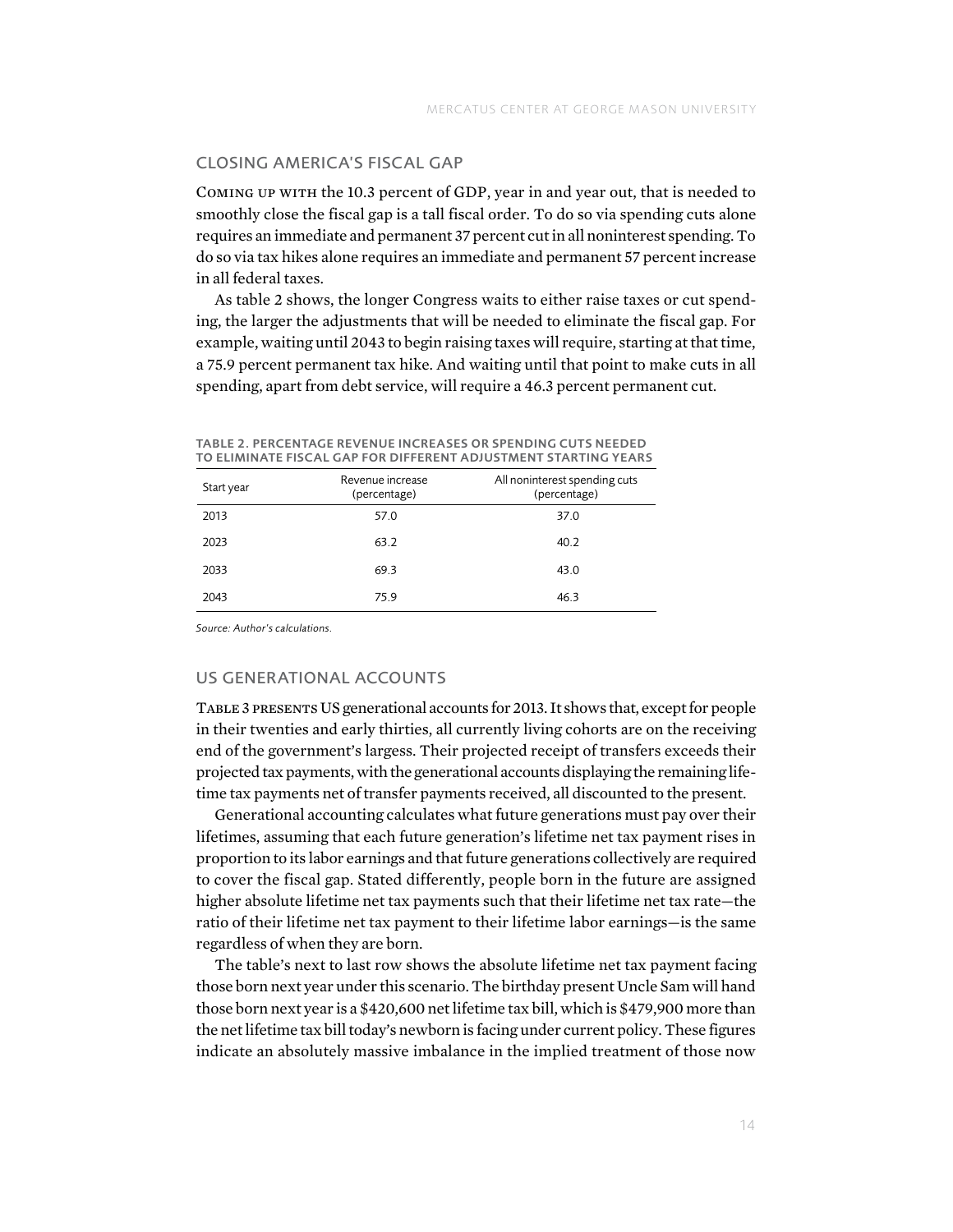alive and our unborn children *if* the entire fiscal gap is spread over everyone coming in the future in proportion to their earnings capacity; that is, the \$420,600 would grow with labor productivity. Expecting future generations to pay vastly more than those now alive is not just generationally immoral, it's also economically infeasible. It would require hitting up future generations for, on average, roughly 60 cents of every dollar they earn in taxes net of transfers received.

| Age                                                           | Lifetime net tax burden, in thousands of dollars |
|---------------------------------------------------------------|--------------------------------------------------|
| $\mathsf{O}\xspace$                                           | $- $59.2$                                        |
| 5                                                             | $-441.9$                                         |
| 10                                                            | $- $26.6$                                        |
| 15                                                            | $- $6.2$                                         |
| 20                                                            | \$14.7                                           |
| 25                                                            | \$25.8                                           |
| 30                                                            | \$12.4                                           |
| 35                                                            | $-114.4$                                         |
| 40                                                            | $-449.4$                                         |
| 45                                                            | $-$ \$87.3                                       |
| 50                                                            | $- $138.1$                                       |
| 55                                                            | $-$209.3$                                        |
| 60                                                            | $- $282.9$                                       |
| 65                                                            | $- $327.4$                                       |
| 70                                                            | $- $302.3$                                       |
| 75                                                            | $- $268.0$                                       |
| 80                                                            | $- $236.3$                                       |
| 85                                                            | $-$205.5$                                        |
| 90                                                            | $-$166.5$                                        |
| 95                                                            | $- $115.8$                                       |
| 100                                                           | $- $30.3$                                        |
| Future generations                                            | \$420.6                                          |
| Difference between future generations<br>and current newborns | \$479.9                                          |

Table 3. 2013 US Generational Accounts

*Source: Calculations by the author and Giovanni Callegari.*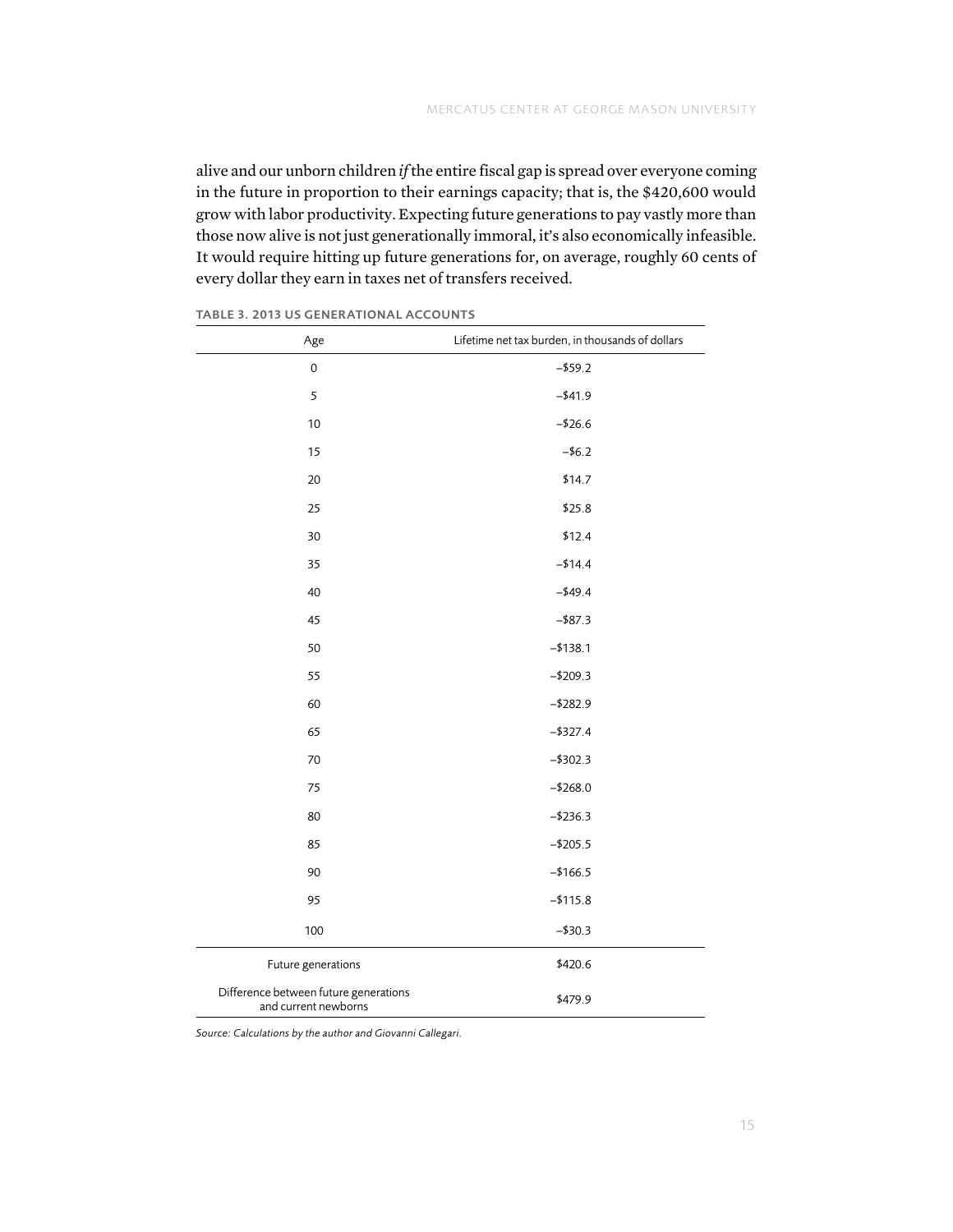#### WHAT DO WE REALLY MEAN BY FISCAL SUSTAINABILITY?

As HERB STEIN, former chair of President Nixon's Council of Economic Advisors, used to say, "If something can't go on forever, it will stop." This was a terribly unfortunate remark, which has been paraphrased innumerable times by those who appear to think that *when* unsustainable policy is changed will have no impact on what the new policy must be or what the state of the economy, particularly the size of the capital stock, will be. But as any decent fiscal simulation model will show, that's not the case. What Stein should have said is that "Policies that can't go on will stop too late."

The United States is clearly running a fiscally unsustainable policy. Its fiscal gap is enormous and will require massive tax hikes or spending cuts (or both) far beyond anything the American public imagines, with the size of these adjustments rising the longer they are put off.

This said, the fiscal gap simply tells us whether the government will come up short in trying to pay its bills. It doesn't tell us whether those being handed its unpaid bills will face lifetime tax rates that are beyond their capacities to pay. Nor does it tell us how the economy has reacted or will react to the policy being run.

Consequently, the fiscal gap by itself can't tell us everything we need to know about fiscal sustainability. Ultimately, we need to assess fiscal sustainability in terms of a policy's impact on successive future generations—both the direct impact on their lifetime net tax rates, as measured by generational accounting, and the indirect impact on their earning capacity.

# US Fiscal Policy's Impact on Saving, Investment, and Real Wage Growth

As figure 2 shows, the United States has experienced gradual, if not steady, declines in its rates of net national saving and net domestic investment as a percentage of national income since 1950. Last year's net national saving rate was just 2 percent, and the net domestic investment rate was just 4 percent. These rates were both 14 percent in 1950.

The life cycle model of saving tells us that the young are savers and the old are spenders. Why? Because the young need to save for their retirement, and the old are focused on spending their remaining resources over their relatively few remaining years. The life cycle model predicts that taking from young savers and giving to old spenders will reduce national saving as well as domestic investment, assuming foreign investors don't fully make up the difference.

What the life cycle model predicts is what we see in the US data over time. The decline in the US saving rate can be directly traced, not to a dramatically higher rate of government consumption as a share of national income, but to a dramatically higher rate of household consumption. The question then is who has been consuming so much more? The answer is the elderly.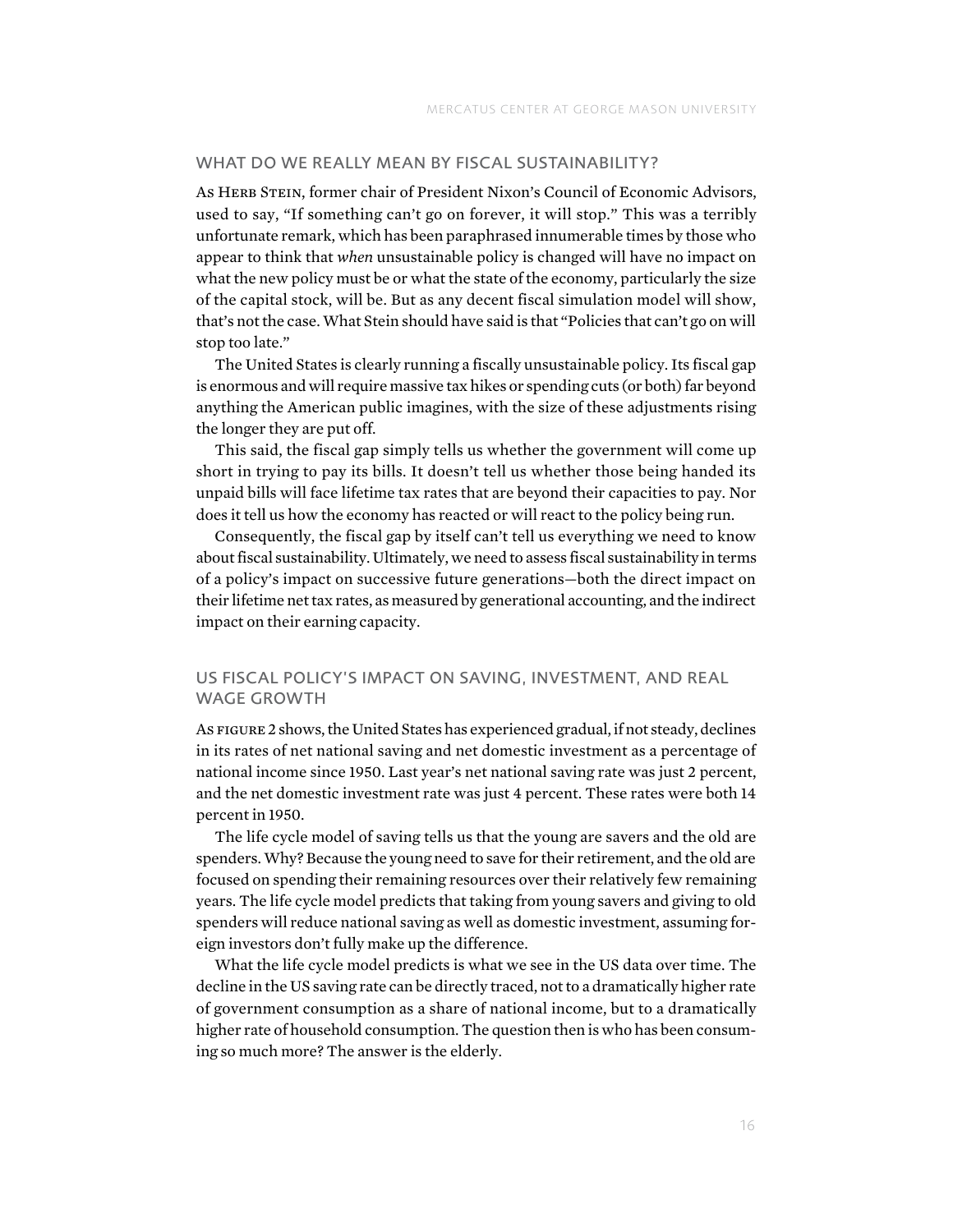

Figure 2. Net National Saving Rate and Net Domestic Investment Rate, 1950–2012



FIGURE 3. US CONSUMPTION PER CAPITA BY AGE, 1960, 1981, AND 2007 (ratio to average labor income, ages 30–49)

*Source: Ronald Lee, "Macroeconomic Implications of Demographic Change: A Global Perspective," presentation for BOJ-IMES Conference "Demographic Changes and Macroeconomic Performance," Tokyo, May 2012, p. 14, [http://www.nt](http://www.ntaccounts.org/doc/repository/Ron%20Lee%20BOJ%20presentation%20May30-2012.pdf)* [accounts.org/doc/repository/Ron%20Lee%20BOJ%20presentation%20May30-2012.pdf.](http://www.ntaccounts.org/doc/repository/Ron%20Lee%20BOJ%20presentation%20May30-2012.pdf)<br>.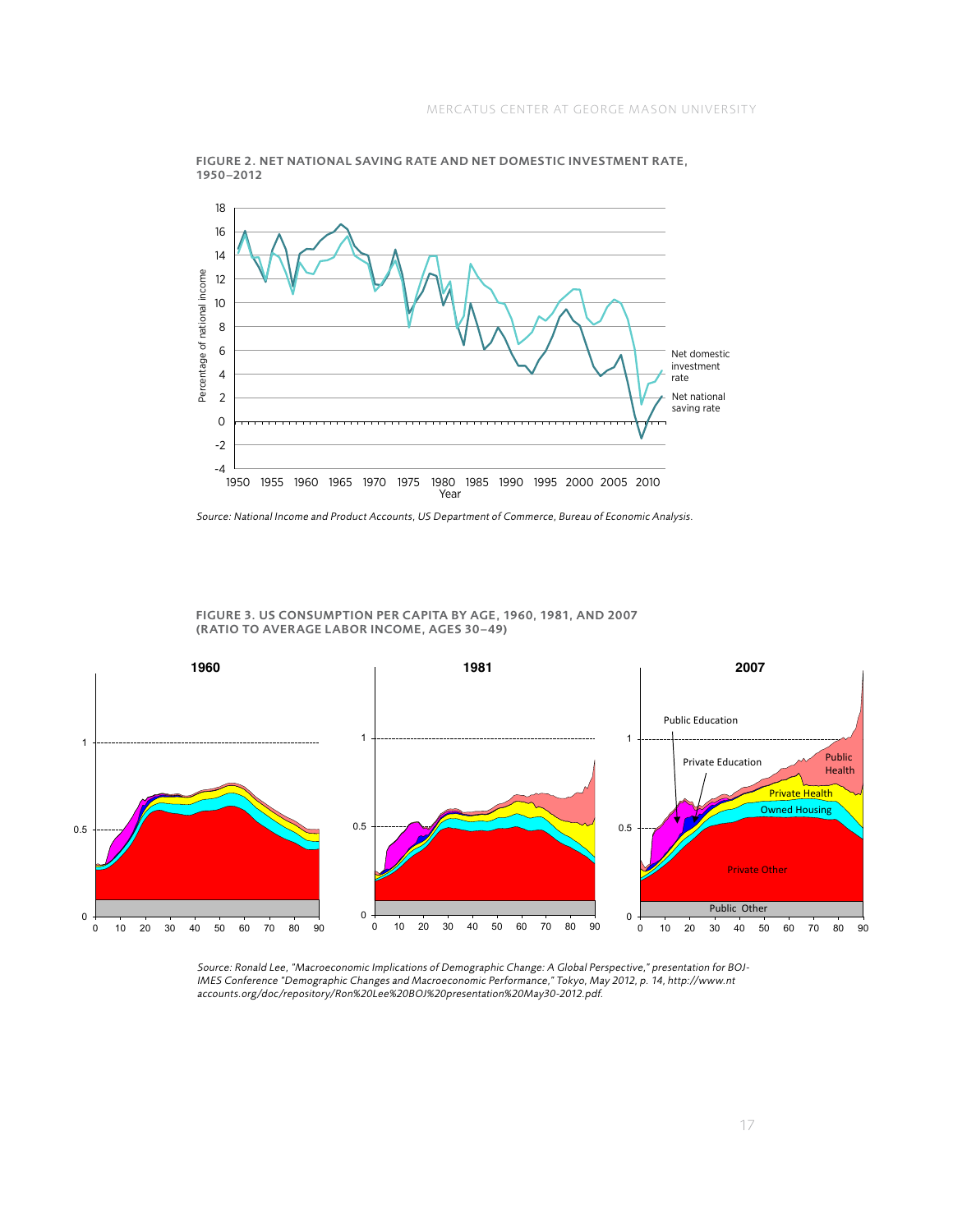Consider figures 3 and 4. The first shows a dramatic increase in the relative consumption by the elderly compared to younger generations. The second shows a dramatic increase over time in per capita Social Security, Medicare, and Medicaid benefits paid to the elderly relative to per capita GDP.



Figure 4. US Real Yearly Social Security , Medicare, and Medicaid Benefits per ELDERLY PERSON AND REAL PER CAPITA GDP, 1970-2010

These transfers to the elderly don't encompass all the postwar redistribution to the elderly. There have been periodic tax cuts as well as a shift in the structure of taxation away from capital income toward wages. These factors also produced a major transfer of resources to the elderly and away from the young.

Another policy that has encouraged the elderly to spend at a higher rate is the annuitization of their resources via the Social Security, Medicare, and Medicaid programs (70 percent of whose benefits are paid to the elderly). These programs provide payments, not in a one-time lump sum, but on an ongoing, inflation-protected basis for as long as the elderly recipient lives. As a result, much of the fear of spending and thereby outliving one's resources is removed. So too is the fear of losing one's resources in volatile asset markets or via inflation.

The life cycle model also predicts that declines in rates of domestic investment will reduce the growth rate of real wages. In the United States there are many causes for low real median wage growth. One can point to outsourcing, competition from

*Source: Author's calculations based on data from the Congressional Budget Office and the US Census Bureau.*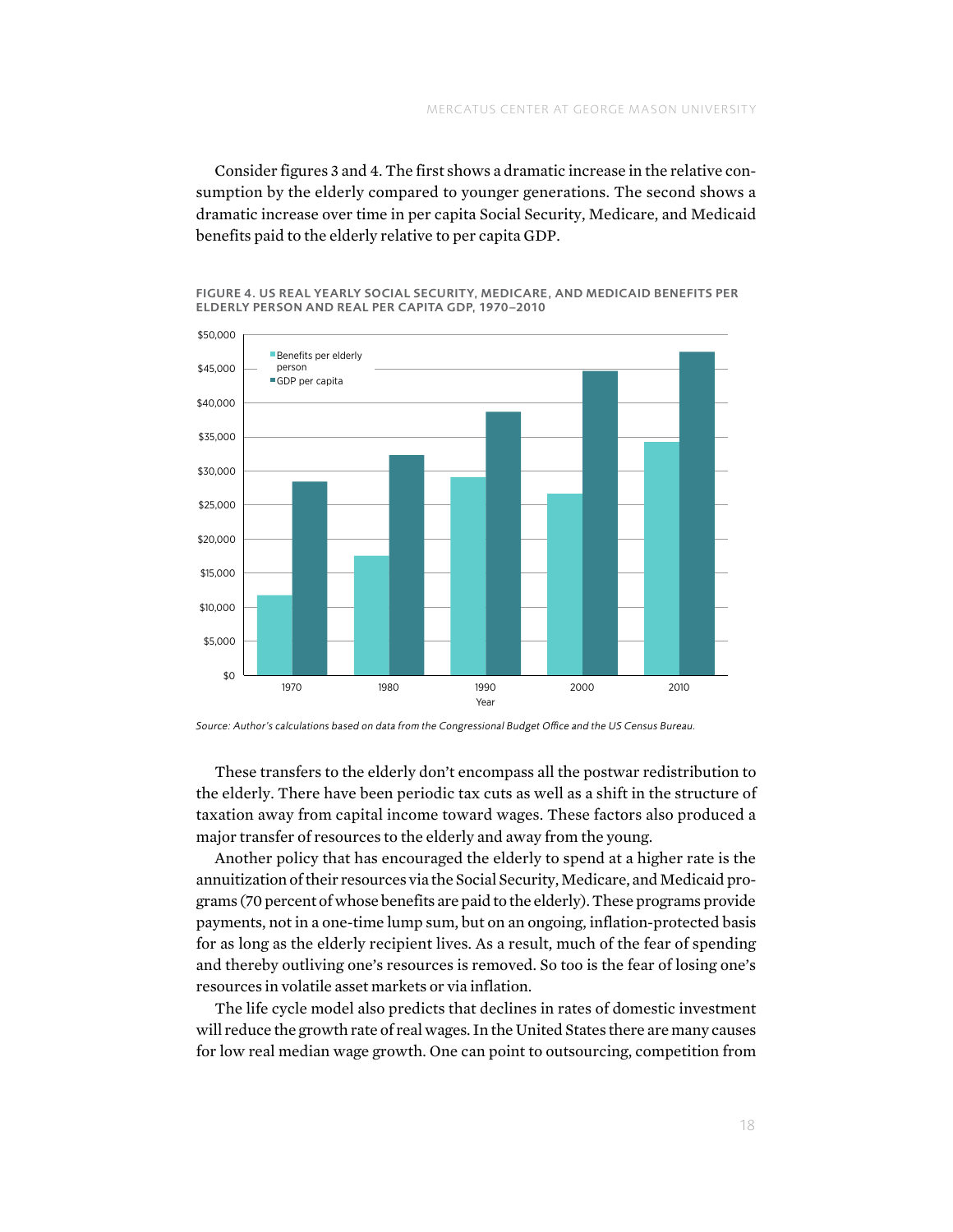foreign workers, a loss of comparative advantage in manufacturing, worsening primary and secondary education, increasing wage inequality, and competition from smart machines. But having less capital with which to work than would otherwise be the case is surely part of the explanation for stagnant real US wages. Indeed, some of the wage statistics are quite astounding. For example, real take home pay per hour per US worker is essentially the same today as it was in the mid-1960s.

The fact that US fiscal policies appear to be seriously affecting the economy means that analysis of the sustainability of our current policies should take into account these feedback (general equilibrium) effects. If the economy is damaged, the ability of the government to sustain its fiscal policies will be diminished, and the injury to future generations will be exacerbated. Again, if the ultimate desiderata for moving from one policy to another is the extent of the damage it causes future generations, then the damage to the economy needs to be factored into the analysis as discussed in my paper with Hans Fehr.<sup>14</sup>

# CHALLENGES TO FISCAL GAP AND GENERATIONAL ACCOUNTING

Fiscal gap and generational accounting pose well-defined economic questions whose answers don't yet depend on labeling conventions. But this doesn't make either fiscal gap or generational accounting easy to implement. The greatest challenge in conducting these analyses is valuing, in the present, future receipts and payments, each dollar of which comes with particular risks.

Economists are working on how this risk-adjusted discounting should be done, but they don't have clear-cut answers.<sup>15</sup> In the meantime, the discounting, in the case of the United States, has been done using the government's preferred 3 percent real discount rate. A higher discount rate would certainly reduce the size of the fiscal gap, but also reduce the present value of GDP with which it is compared, making the requisite policy adjustment needed to close the gap much less sensitive. For example, using a 5 percent real discount rate reduces the fiscal gap to \$52 trillion. But as a share of the present value of GDP, the fiscal gap is still enormous at 8 percent.

The techniques for valuation that are being developed assume the existence of financial markets that are sufficiently complete that they can be used to value taxes or transfer payments coming down the road. But this is a strong assumption since there are a very large number of states the economy can occupy in the future.

<sup>14.</sup> Hans Fehr and Laurence J. Kotlikoff, "Generational Accounting in General Equilibrium," *FinanzArchiv, Neue Folge*, Band 53, Heft 1 (1996/1997): 1–27.

<sup>15.</sup> See, for example, Alexander W. Blocker, Laurence J. Kotlikoff, and Stephen A. Ross, "The True Cost of Social Security" (NBER Working Paper No. 14427, National Bureau of Economic Research, October 2008); and John Geanakoplos and Stephen P. Zeldes, "The Market Value of Social Security" (working paper, July 11, 2011), [http://www1.gsb.columbia.edu/mygsb/faculty/research/pubfiles/4590/gz\\_mkt](http://www1.gsb.columbia.edu/mygsb/faculty/research/pubfiles/4590/gz_mkt_val_ssec_7_11_11.pdf) [\\_val\\_ssec\\_7\\_11\\_11.pdf.](http://www1.gsb.columbia.edu/mygsb/faculty/research/pubfiles/4590/gz_mkt_val_ssec_7_11_11.pdf)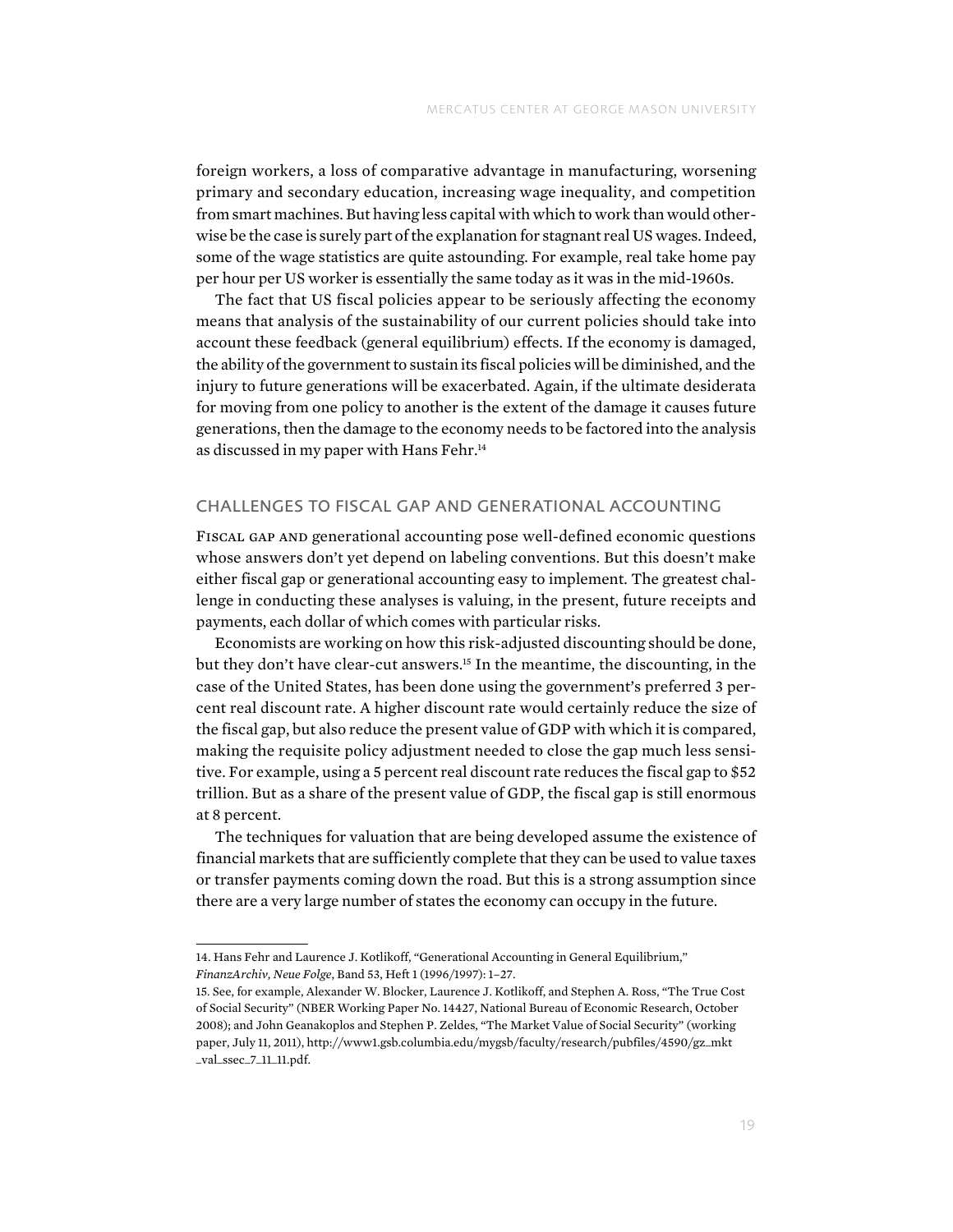A complete market, called a complete contingent claims market, would permit one to buy or sell today arbitrary amounts of real purchasing power in each future state. With such a market it would be easy to do fiscal gap and generational accounting. For example, to value \$20,000 (in today's dollars) of benefits promised by the government to Joe Smith in state X 20 years from now, one would just need to consult the financial pages to see what such a claim would sell for if one bought it today in the market.

The problem is that our prevailing financial products and instruments appear to be far fewer in number than the number of future states the economy can occupy. This puts economists in the position of trying to put a price on things that aren't normally for sale. Doing so requires constructing large-scale computable general equilibrium life-cycle simulation models, with aggregate as well as individual specific shocks (risks), that take into account the incompleteness of markets. Within such a model, one can calculate the value today to any given economic agent in the model of making payments to or receiving payments from the government in any given future state. Such models are now being built based on recent breakthroughs in numerical computation. They should soon provide a better basis for risk adjusting the tax and transfer payment flows in fiscal gap and generational accounting.16

These new models can also be used to produce a different measure of fiscal sustainability. Specifically, they can be simulated to show the average time left before the welfare of future generations falls below a critical level. Such intergenerational Monte Carlo studies can eventually replace fiscal gap and generational accounting as the means of studying the implications of maintaining policies that damage our posterity.

# The Inform Act

GETTING WASHINGTON TO do proper long-term fiscal accounting is no easy trick. In the last year of President George H. W. Bush's administration and the first year of President Clinton's, the *President's Budget* included fiscal gap and generational accounting analyses prepared by the Office of Management and Budget with the assistance of myself, current U.C. Berkeley economist Alan Auerbach, and current Cato Institute economist Jagadeesh Gokhale.

Although the analysis was buried deep within the appendix to the *President's Budget*, it received considerable press attention. Indeed, Ross Perot used the 1992 analysis in his first run for the presidency.17

<sup>16.</sup> Jasmina Hasanhodzic and Laurence J. Kotlikoff, "Generational Risk—Is It a Big Deal? Simulating an 80-Period OLG Model with Aggregate Shocks" (NBER Working Paper No. 19179, National Bureau of Economic Research, June 2013),<http://www.nber.org/papers/w19179>.

<sup>17.</sup> Keith Bradsher, "Large Tax Burden Is Seen for Young," *New York Times*, February 9, 1994, [http://](http://www.nytimes.com/1994/02/09/us/large-tax-burden-is-seen-for-young.html) [www.nytimes.com/1994/02/09/us/large-tax-burden-is-seen-for-young.html.](http://www.nytimes.com/1994/02/09/us/large-tax-burden-is-seen-for-young.html)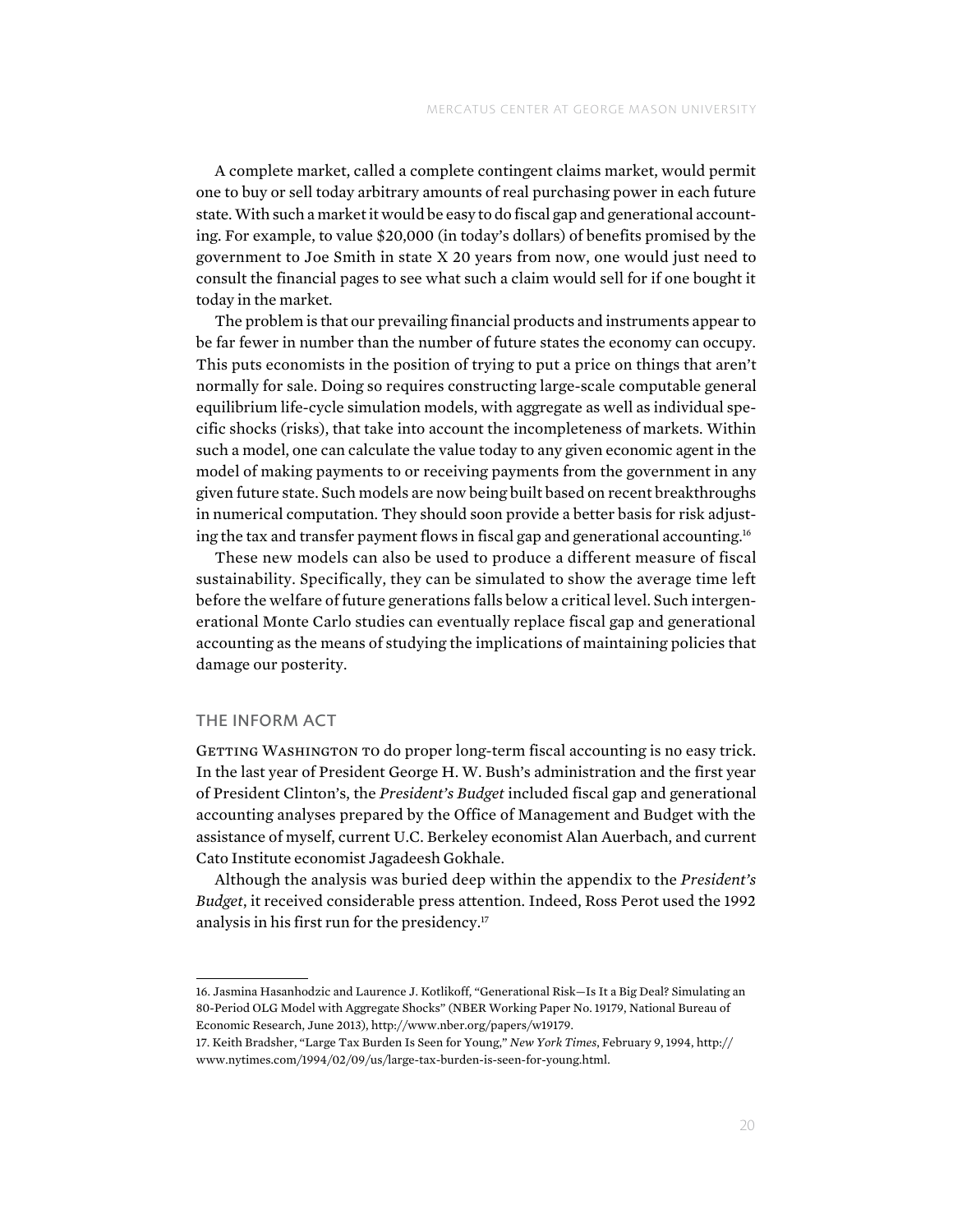In the second year of President Clinton's first term, the analysis was censored two days before the *President's Budget* was published, notwithstanding months of work on the analysis by myself, Auerbach, and Gokhale, as well as top staff at the Office of Management and Budget.

Although official deficits declined while President Clinton was in office, the fiscal gap continued to grow, thanks in good part to a more than a 20 percent increase in Medicare and Medicaid spending as a share of GDP during Clinton's eight years in office. This entailed permanent benefit hikes, not just for contemporaneous Medicare and Medicaid beneficiaries, but for all future beneficiaries, including the 78 million baby boomers now starting to retire.

In the first term of President George W. Bush's administration, Treasury Secretary Paul O'Neill decided to reintroduce fiscal gap accounting to the president's budget. He chose current University of Pennsylvania economist Kent Smetters to head up a team that included Jagadeesh Gokhale to prepare this analysis. The team spent the better part of 2002 completing its task. But on December 7, 2002, Secretary O'Neill was fired. Publishing the fiscal gap might have seriously undermined the chances for passage of Medicare Part D, with its undisclosed \$15 trillion at present-value cost. Sure enough, two days after O'Neill's firing, the fiscal gap analysis was dropped.

The lesson to be drawn here and from the 17 to 1 ratio of the fiscal gap to the official debt is that our politicians like to keep most of the debts they leave us and our children off the books. They will continue to do so until the public demands they disclose the truth.

The Inform Act, which stands for *The Intergenerational Financial Obligations Reform Act*, is a bipartisan bill recently introduced in the Senate by senators Kaine (D-VA) and Thune (R-SD). Senators Coons (D-DE) and Portman (R-OH) have cosponsored the bill. In the House, the legislation was introduced by representatives Cooper (D-TN) and Schock (R-IL). This act, detailed at [www.theinformact](http://www.theinformact.org/) [.org,](http://www.theinformact.org/) would require the Congressional Budget Office, the Government Accountability Office, and the Office of Management and Budget to prepare annual fiscal gap and generational accounting analyses and also, upon a request by Congress, to do such analyses for major pending fiscal legislation.

To date, 12 Nobel laureates, more than 700 additional economists, and thousands of other Americans have endorsed the bill, including many prominent business leaders and distinguished former government officials, most notably George Shultz, who served as OMB director, secretary of the Treasury, and secretary of state.<sup>18</sup>

<sup>18.</sup> See the full-page ad with endorsements that appeared on page 9 of the print version of the *New York Times*, October 22, 2013.